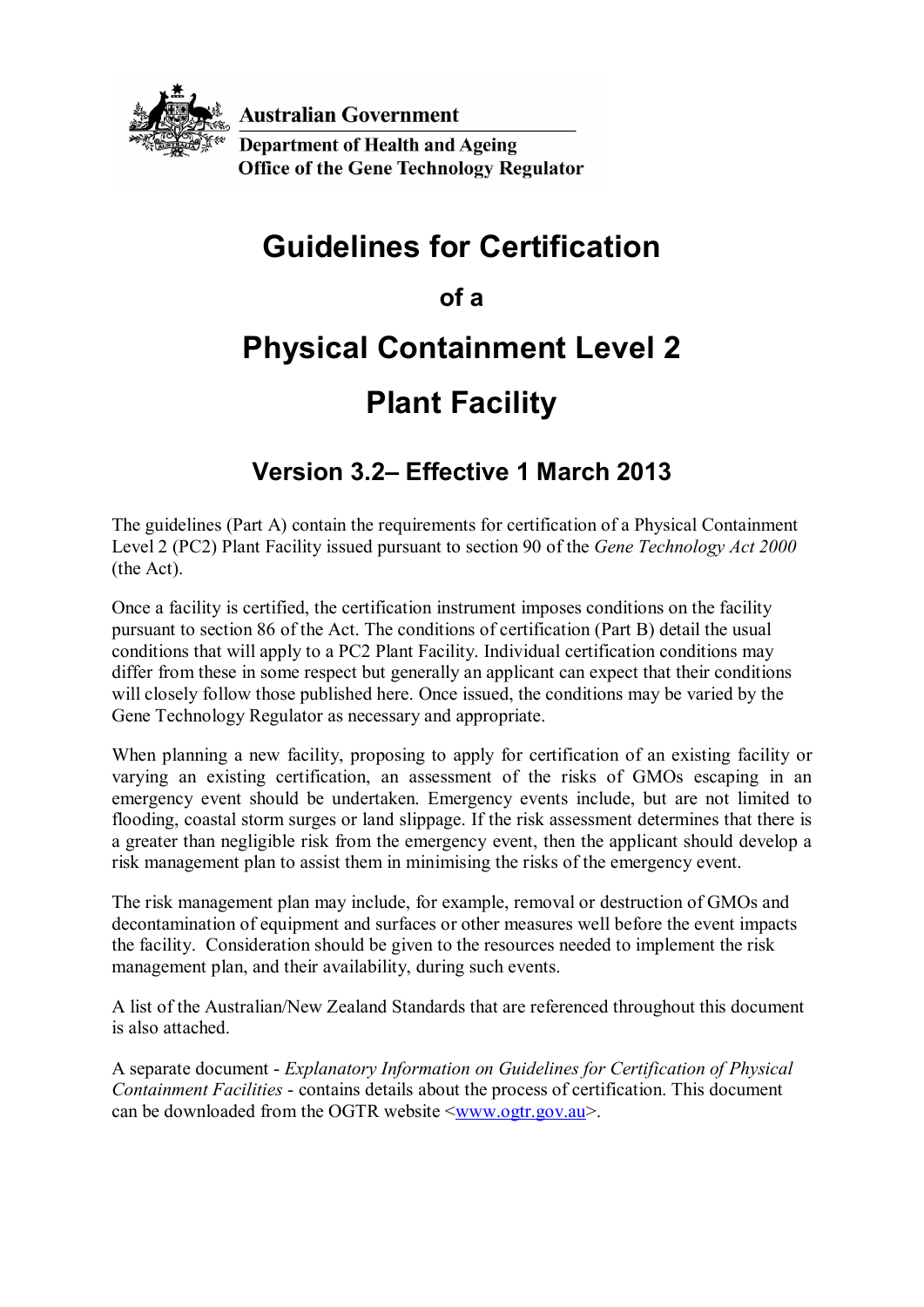## **Contents**

| Attachment 1: Standards referenced in this document  26 |  |
|---------------------------------------------------------|--|

Guidelines for Certification of Physical Containment Facilities

PC2 Plant Facility Version 3.2 - Effective 1 March 2013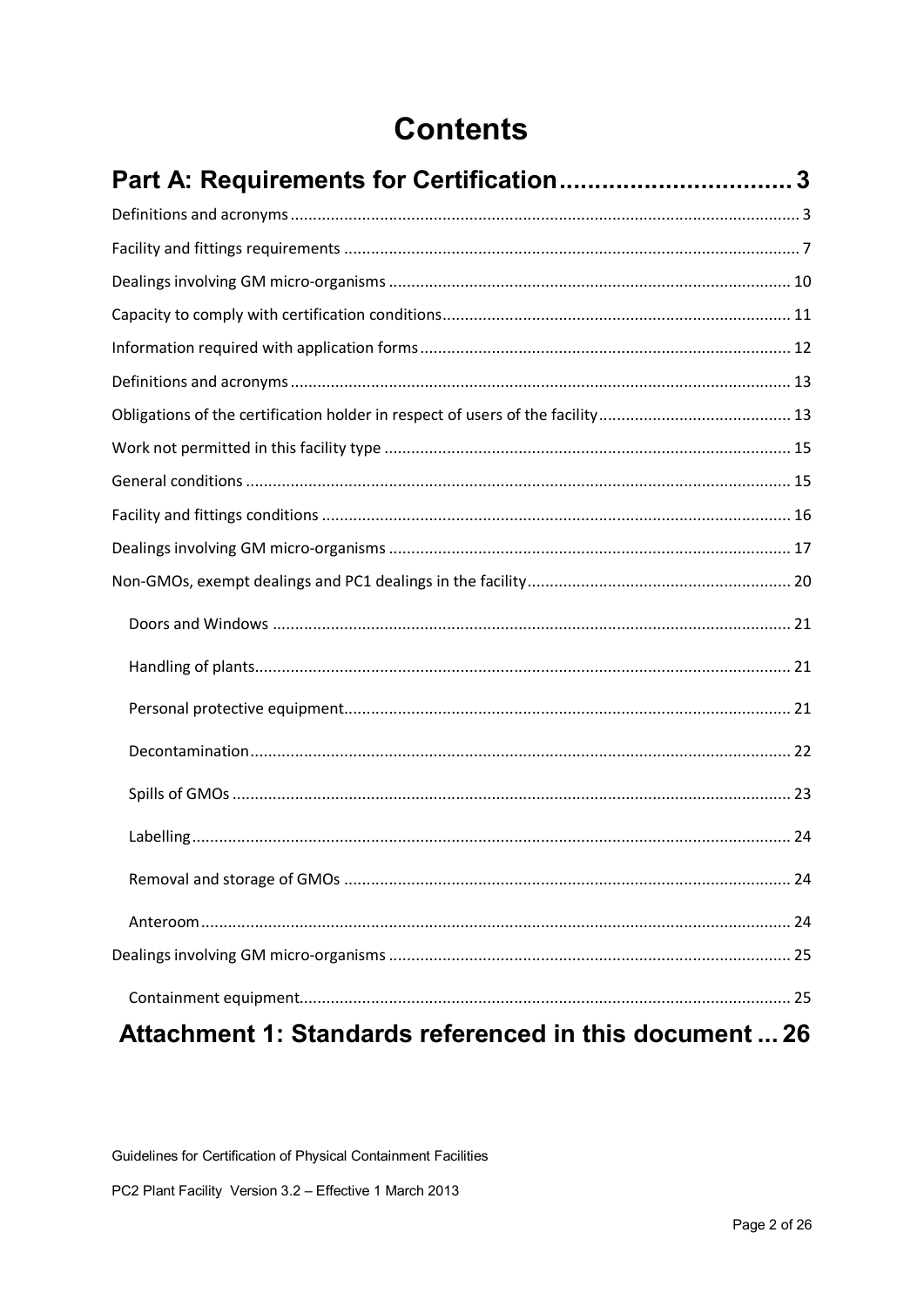## **Requirements for Certification**

#### **Physical Containment Level 2 Plant Facility**

**Version 3.2 – Effective 1 March 2013**

#### CONTAINMENT REQUIREMENTS THAT MUST BE MET IN ORDER FOR A PHYSICAL CONTAINMENT LEVEL 2 (PC2) PLANT FACILITY TO BE CERTIFIED BY THE GENE TECHNOLOGY REGULATOR (THE REGULATOR).

Section 90 of the *Gene Technology Act 2000*

These are the requirements for the certification of a PC2 Plant Facility issued under section 90 of the *Gene Technology Act 2000* (the Act) and, as applicable, corresponding State legislation. These requirements apply to applications for certification of PC2 Plant Facilities received on or after the day on which these guidelines take effect.

To be granted certification, a facility must meet each of the requirements for certification of a PC2 Plant Facility, unless the facility receives a written exemption from meeting a particular requirement from the Regulator or a delegate of the Regulator. Additional conditions may also be imposed on the facility by the Regulator or delegate of the Regulator.

### **Definitions and acronyms**

Unless defined otherwise in this document, words and phrases used in this document have the same meaning as in the Act and the Gene Technology Regulations 2001 (the Regulations).

Words in the singular include the plural and words in the plural include the singular.

Where any word or phrase is given a defined meaning, any other part of speech or other grammatical form in respect of that word has a corresponding meaning.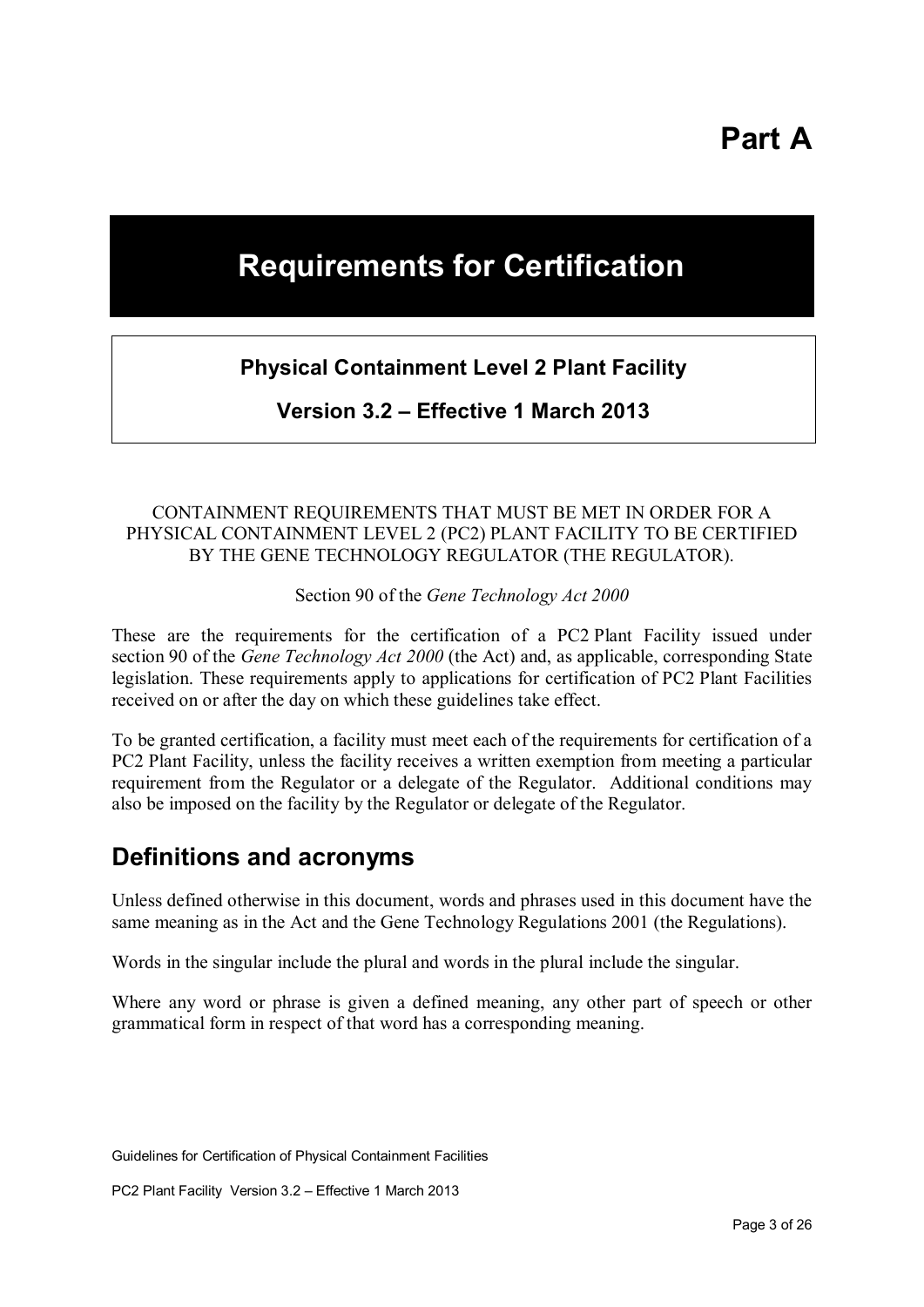| aerosol              | Suspension in air of finely dispersed solids and/or liquids.                                                                                                        |
|----------------------|---------------------------------------------------------------------------------------------------------------------------------------------------------------------|
| anteroom             | An area or room between a pair of doors through which access is<br>gained to the work area inside a facility.                                                       |
|                      | The anteroom must not be used for performing any dealings other<br>than transport of GMOs.                                                                          |
| autoclave            | Pressure steam steriliser.                                                                                                                                          |
| dealing or deal with | In relation to a GMO, means the following:                                                                                                                          |
|                      | (a) conduct experiments with the GMO;                                                                                                                               |
|                      | (b) make, develop, produce or manufacture the GMO;                                                                                                                  |
|                      | (c) breed the GMO;                                                                                                                                                  |
|                      | (d) propagate the $GMO$ ;                                                                                                                                           |
|                      | (e) use the GMO in the course of manufacture of a thing that is<br>not the GMO;                                                                                     |
|                      | (f) grow, raise or culture the $GMO$ ;                                                                                                                              |
|                      | $(g)$ import the GMO;                                                                                                                                               |
|                      | (h) transport the GMO;                                                                                                                                              |
|                      | $(i)$ dispose of the GMO;                                                                                                                                           |
|                      | and includes the possession, supply or use of the GMO for the<br>purposes of, or in the course of, a dealing mentioned in any of the<br>paragraphs $(a)$ to $(i)$ . |
| decontamination      | A physical or chemical process which removes, kills or renders<br>non-viable the GMOs used. In the case of micro-organisms this                                     |

may not necessarily result in sterility.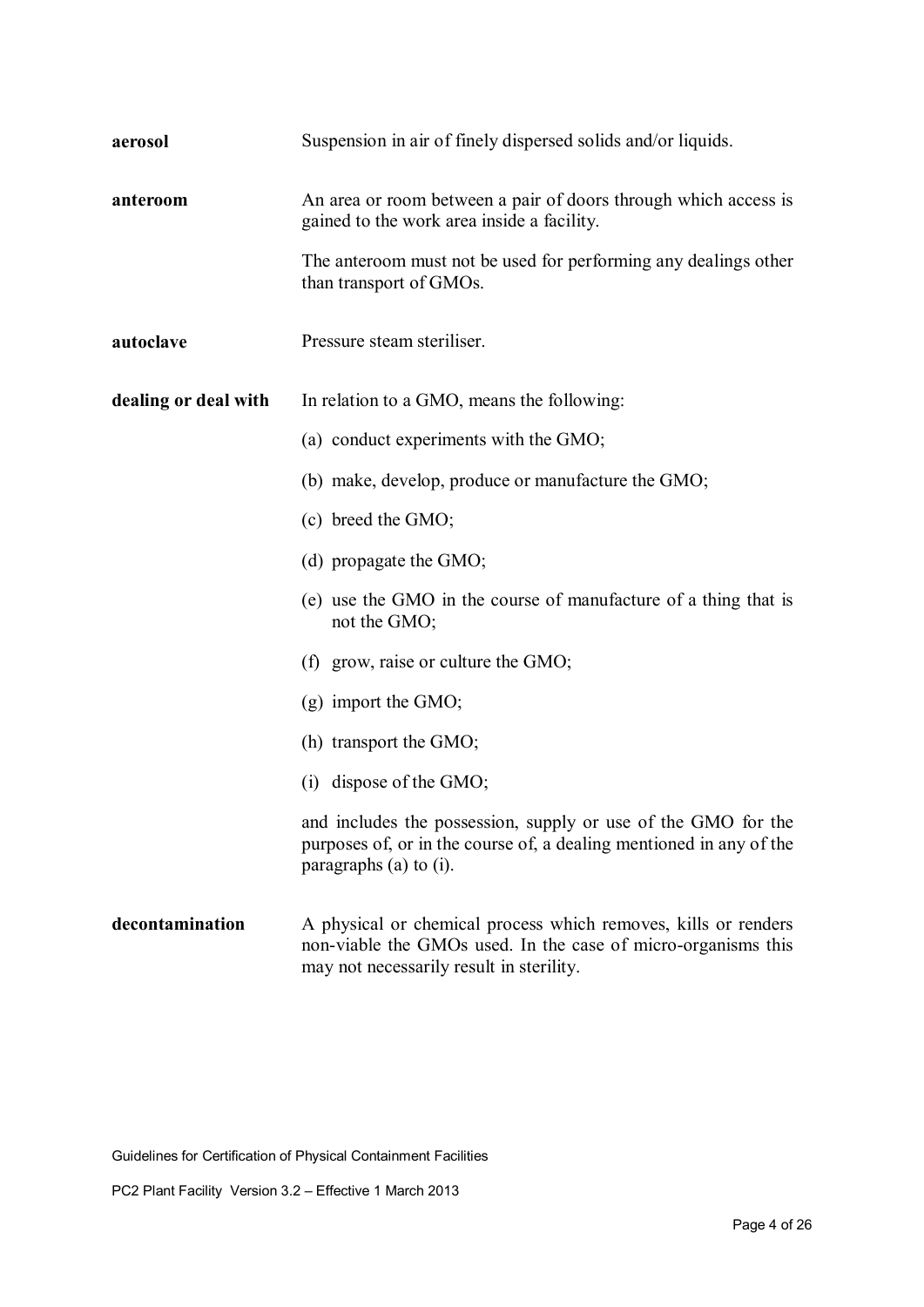| environment                      | Includes:                                                                                                                                                                                                                                   |
|----------------------------------|---------------------------------------------------------------------------------------------------------------------------------------------------------------------------------------------------------------------------------------------|
|                                  | (a) ecosystems and their constituent parts;                                                                                                                                                                                                 |
|                                  | (b) natural and physical resources; and                                                                                                                                                                                                     |
|                                  | (c) the qualities and characteristics of locations, places and areas.                                                                                                                                                                       |
| facility                         | The whole of the space that is to be certified by the Regulator to a<br>specific level of containment.                                                                                                                                      |
| <b>GM</b>                        | Genetically modified.                                                                                                                                                                                                                       |
| <b>GMO</b>                       | Genetically modified organism.                                                                                                                                                                                                              |
| micro-organism                   | An organism too small to be viewed by the unaided eye,<br>including bacteria, fungi, viruses and some<br>multicellular<br>organisms. For the purposes of these guidelines, this definition<br>includes replication defective viral vectors. |
| <b>OGTR</b>                      | Office of the Gene Technology Regulator.                                                                                                                                                                                                    |
| PC2                              | Physical Containment Level 2.                                                                                                                                                                                                               |
| personal protective<br>equipment | Any devices or equipment, including clothing, designed to be<br>worn or held by a person on its own, or part of a system, to<br>protect against exposure to GMOs.                                                                           |
| pest                             | An unwanted organism that could cause cross-contamination<br>within the facility or compromise containment of the GMO.                                                                                                                      |
| primary container                | The container directly surrounding the GMO.                                                                                                                                                                                                 |
| risk group 2<br>organism         | An organism that satisfies the criteria in AS/NZS 2243.3 for<br>classification as Risk Group 2.                                                                                                                                             |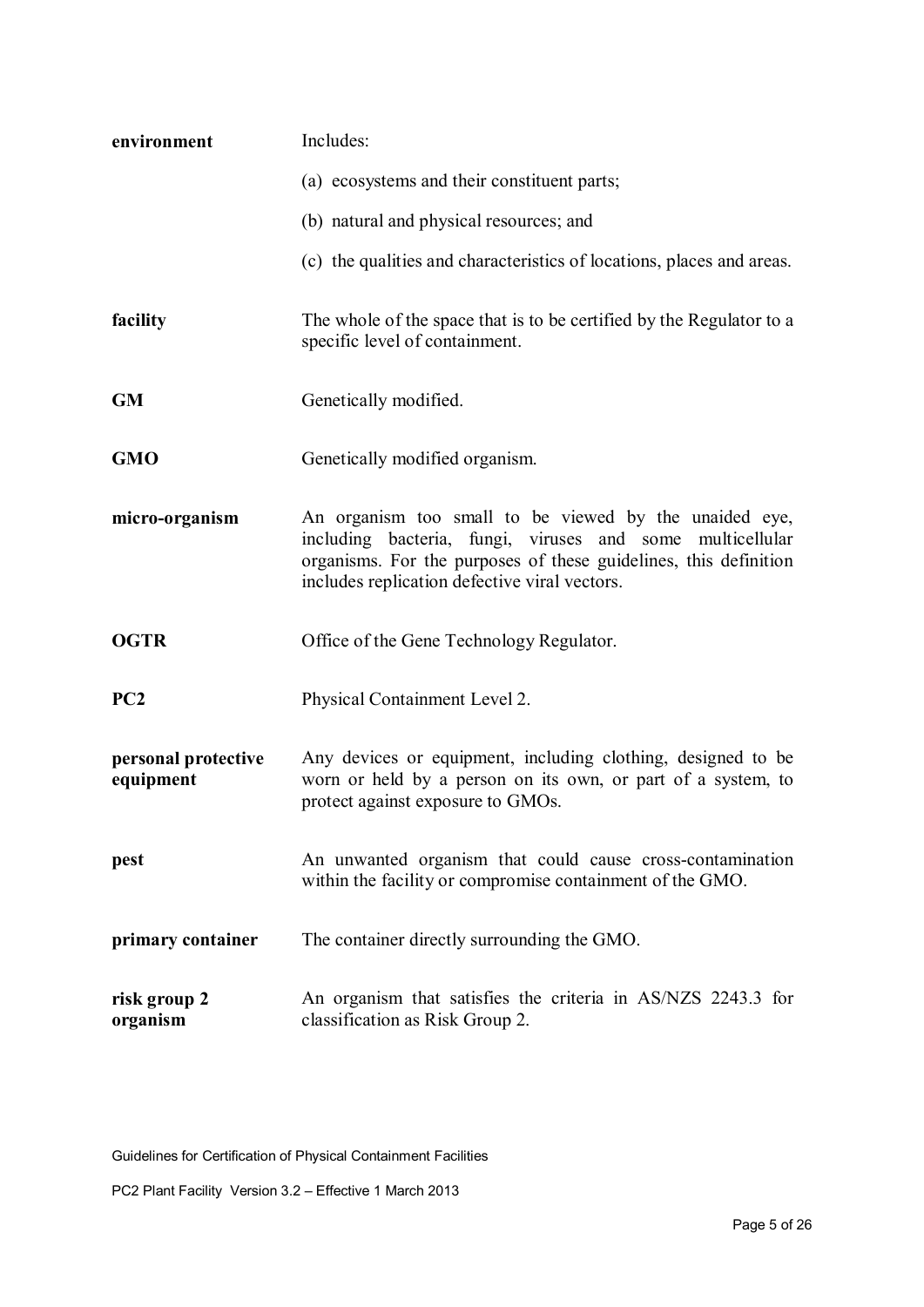| sealed              | Able to contain all GMOs or the reproductive material of GM<br>plants (including pollen or gametes) being transported or stored,<br>and able to remain closed during all reasonably expected<br>conditions of transport and storage.                                                                                                                                                                                                                                                                                              |
|---------------------|-----------------------------------------------------------------------------------------------------------------------------------------------------------------------------------------------------------------------------------------------------------------------------------------------------------------------------------------------------------------------------------------------------------------------------------------------------------------------------------------------------------------------------------|
| secondary container | The container immediately surrounding the primary container.                                                                                                                                                                                                                                                                                                                                                                                                                                                                      |
| the Regulator       | The Gene Technology Regulator.                                                                                                                                                                                                                                                                                                                                                                                                                                                                                                    |
| viable              | Micro-organisms, cells and cell cultures:<br>able to survive or multiply even though resuscitation<br>$\bullet$<br>procedures may be required, e.g. when sub-lethally damaged<br>by being frozen, dried, heated, or affected by chemicals,<br>including decontamination agents.<br>Other organisms, whole or part:<br>able to live and grow independently of its parent or source<br>organism, or able to reproduce or contribute genetic material to<br>reproduction (e.g. sperm, ova, pollen, seeds, vegetative<br>propagules). |
| work area           | Any area inside a facility that is not performing the function of an<br>anteroom.<br>Dealings with GMOs other than transport, storage and disposal<br>may only take place in the work area and any dealings with<br>GMOs in the work area are subject to the conditions on the<br>certification instrument.                                                                                                                                                                                                                       |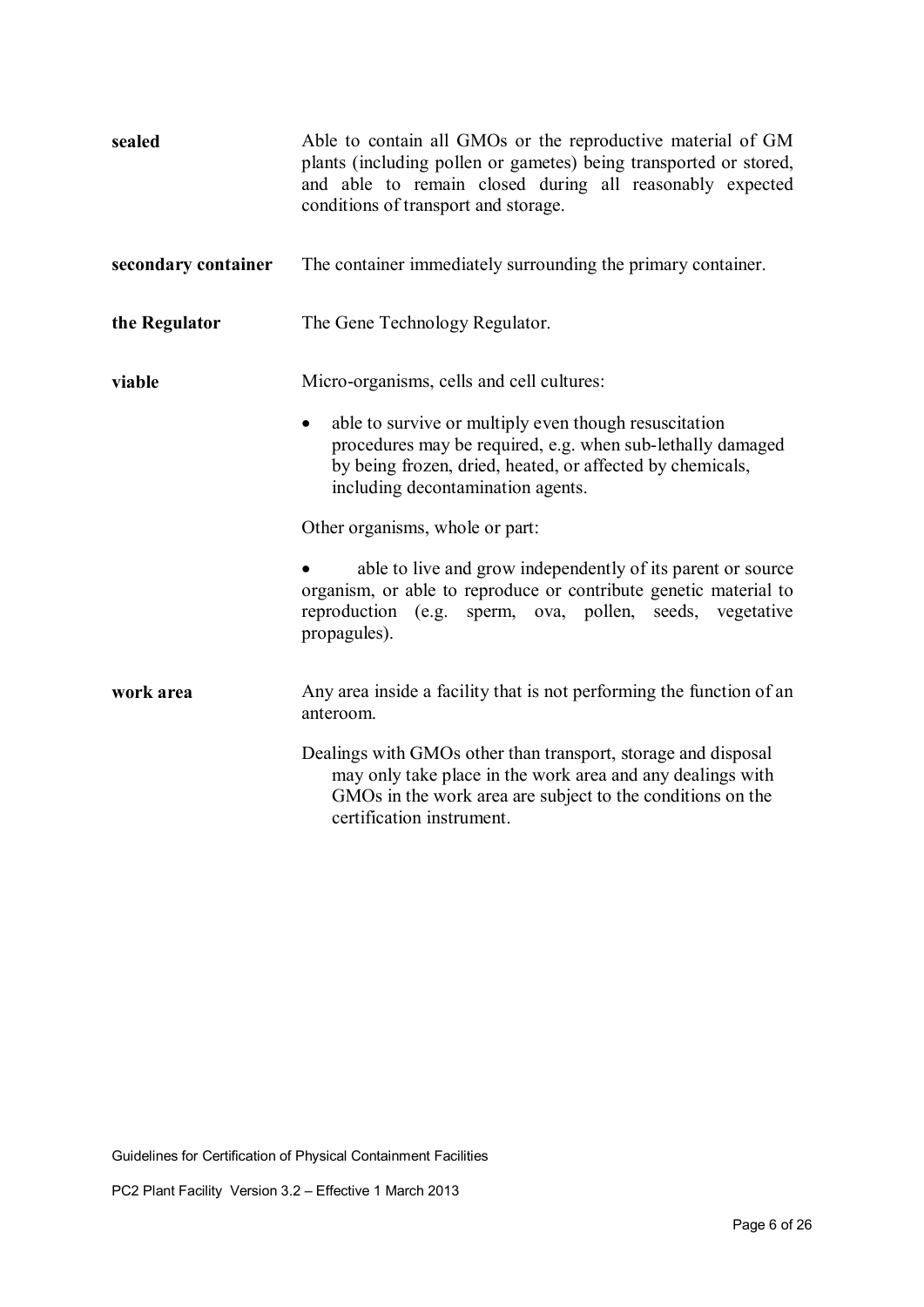## **Facility and fittings requirements**

1. If the facility is located in an area prone to flooding or storm surges, an assessment of the risks of GMOs escaping in a flood or storm surge event must be undertaken. The risk assessment must take into consideration the GMOs kept in the facility; the consequences and likelihood of flooding or storm surges; and details of any facility design features that may mitigate such risks. If this assessment establishes a greater than negligible risk then, a risk management plan must be developed to manage the risks of escape of GMOs as a result of the flood or storm surge. Consideration must include the availability of resources needed to implement the risk management plan during such events. The risk management plan must be made available to the Regulator on request.

> NOTE: Persons planning an plant facility in an area prone to flooding or storm surges and who intend to apply for certification by the Regulator are encouraged to contact the OGTR prior to or during the planning phase.

The risk management plan may include, for example, removal or destruction of GMOs, and decontamination of all water in the primary containers, secondary containers and effluent treatment system, well before inundation occurs.

For the purposes of these guidelines, flooding includes:

- mainstream flooding (an event where water from a creek, river, lake, estuary or coastal waters overflows the natural or artificial banks of the principal watercourses in a catchment);
- flash flooding (flooding that occurs within six hours of the rain which causes the flooding); and
- stormwater flooding (local runoff exceeding the capacity of an urban stormwater drainage system).

For the purposes of these guidelines, a storm surge is a rise in coastal water levels caused by the low pressure area of a storm or cyclone and wind driving water shoreward.

For the purposes of these guidelines, the determination of whether the location of the facility is prone to flooding or storm surges depends on the expected frequency of these events. The facility will be regarded as being prone to flooding if the floor of the facility would be inundated by a 100 year Average Recurrence Interval (ARI) flood or storm surge event. (This equates to a 1 in 100 year flood level, or an Annual Exceedance Probability (AEP) of 1%.) If it is not possible to obtain the 100 year ARI flood level from the relevant local authority, then the highest ARI or Defined Flood

Guidelines for Certification of Physical Containment Facilities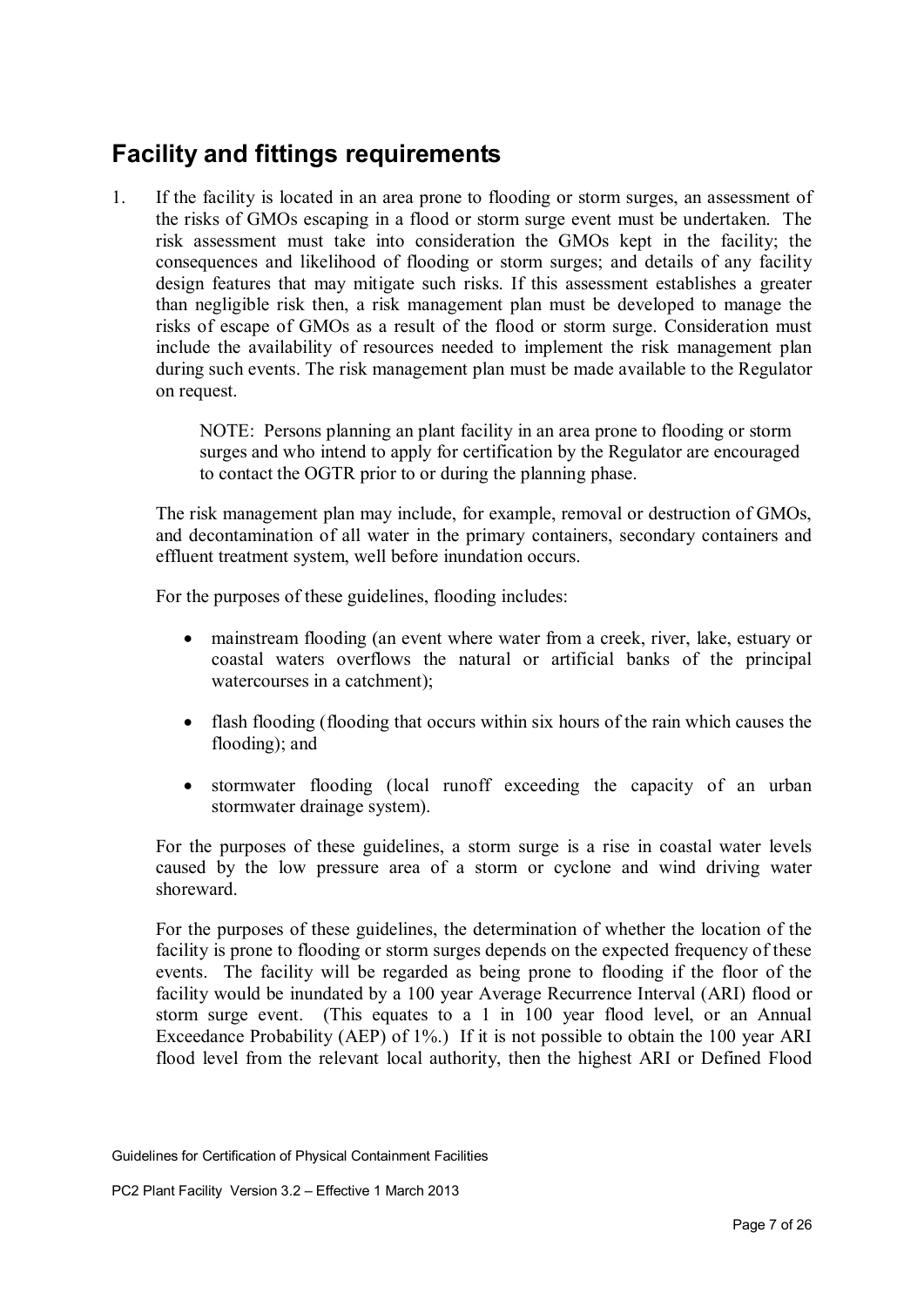level used by that authority will be taken to be the level for determining if the location is prone to flooding or storm surges.

For facilities prone to flooding or storm surges, details about the flooding should include the likely effective warning time of the facility prior to inundation and possible hazards that might prevent the implementation of any risk management procedures (such as staff being unable to reach the facility prior to inundation). Applicants should expect the Regulator to seek further details during the assessment of the application.

- 2. The facility must be designed to prevent the entry of surface run-off water.
- 3. The facility to be certified must be a fully enclosable space bounded by walls, doors, windows, floors and ceilings. Walls, doors and ceilings may be partially or completely made of transparent material. The facility doors and windows must be lockable or otherwise able to be secured.

NOTE: The walls, doors, windows, floors and ceilings, including any transparent sections, form the physical containment barrier of the facility where dealings with GMOs will be conducted. This barrier protects all spaces outside the facility, including internal spaces of buildings in which a certified facility is located, and the environment.

4. All boundaries of the facility must be rigid and durable, must be suitable for the environmental conditions they are exposed to, and must withstand expected wear and tear without loss of containment. Any transparent sections of a facility must be made of glass, polycarbonate sheeting or other similar durable material. All boundaries must be impact resistant or protected from impact.

> NOTE: 'Impact resistant' or 'protected' refers to the ability of the boundaries to withstand exposure to events such as impact by hailstones, wind-borne debris, birds and objects displaced by machinery.

- 5. The following surfaces in the facility must be impenetrable to GMOs or must be able to be effectively decontaminated:
	- (a) walls, doors, windows and benches;
	- (b) furniture, including seating; and
	- (c) any other surfaces, where contamination is likely to occur or where decontamination is required.
- 6. The flooring of the facility must be impenetrable to all stages of the plant's life.
- 7. The facility must have an anteroom.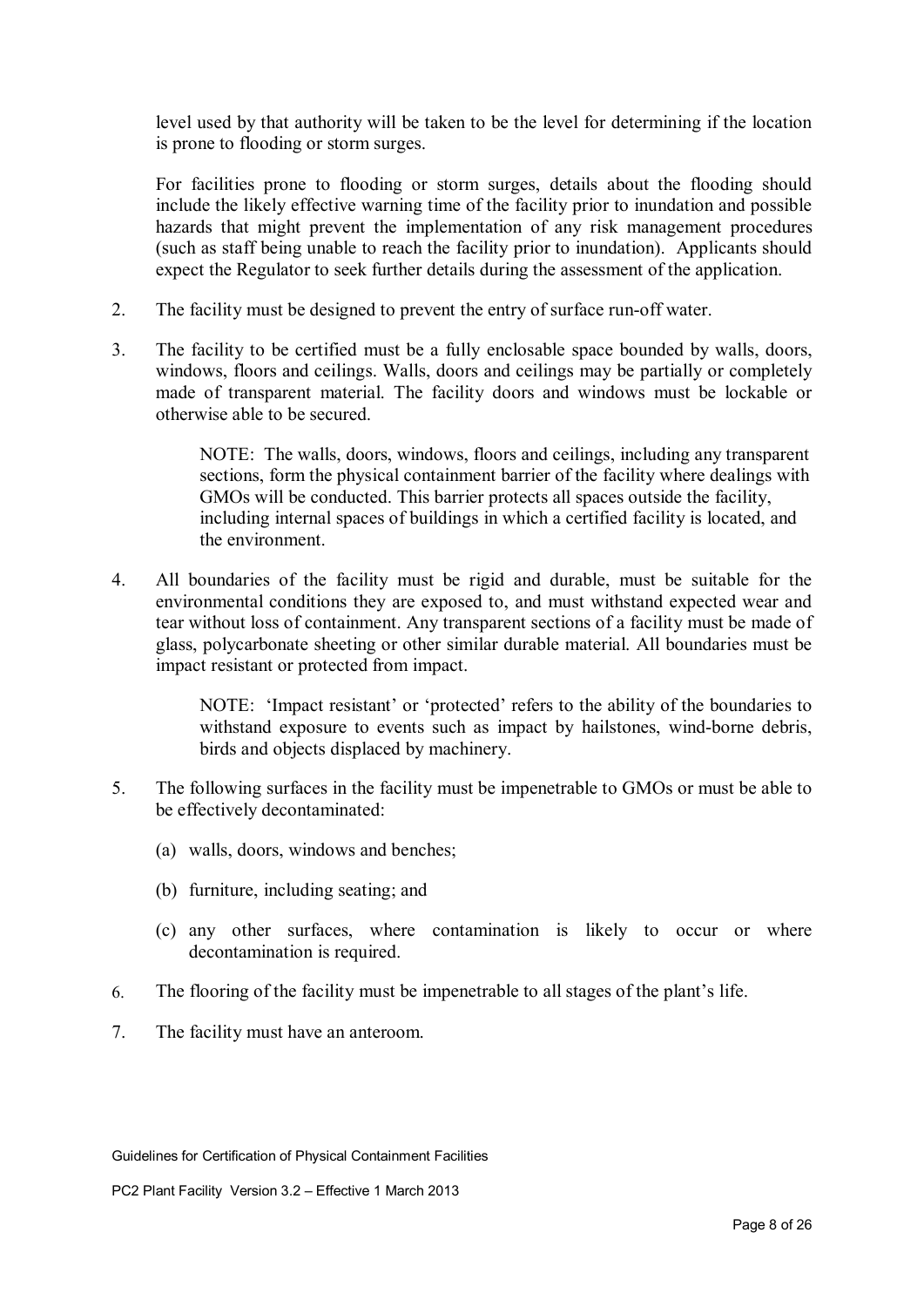NOTE: If no dedicated anteroom is present, then an adjacent room, either uncertified or certified may act as an anteroom subject to approval by the Regulator. The Regulator may attach conditions to the room acting as the anteroom to the Plant Facility.

8. If any proposed dealings in the facility will involve GM micro-organisms, or there will be hand contact with GMOs that could persist on the hands after exit from the facility, then the facility must contain either a dedicated wash basin fitted with taps of the hands-free operation type or some other means of decontaminating hands.

> NOTE: Decontamination of hands is considered an important means of preventing unintentional release of GMOs. If wash basins are to be used, the provision of hand-operated taps is not acceptable, as they can be a source of contamination.

Alternatives to wash basins, such as hands-free dispensers filled with decontaminant solutions, are considered suitable.

9. If the facility has drainage exits, including hand basins, they must be fitted with barriers (e.g. fine mesh, water trap). This is to prevent the movement, either in or out of the facility of animals, including invertebrates, or any plants or viable GM plant material, via the drains.

NOTE: Hand basins can utilise a water trap.

10. If the facility has floor drainage exits, then these must be fitted either with filters, suitable for preventing escape of the GMOs, or a mechanism to decontaminate all effluent by heat or chemical treatment, before the effluent is discharged.

> NOTE: The facility may be constructed so that the effluent from drainage exits and other liquid effluent from the facility is filtered through or decontaminated by the same system.

> Discharge into municipal sewers of effluent that has not been filtered or decontaminated is not an adequate barrier to the unintended escape of GMOs and must not occur in any circumstance for species that might survive passage through the sewer and treatment plants.

11. The facility must have a system for the decontamination of liquid effluent that contains, or is suspected of containing GMOs, including GM micro-organisms. This effluent includes that from the wash-up of equipment such as pots, containers and any other equipment that does or may contain GMOs.

> NOTE: This can be achieved by containing the effluent and decontaminating in a waste treatment vessel inside or immediately outside the facility. If the sewage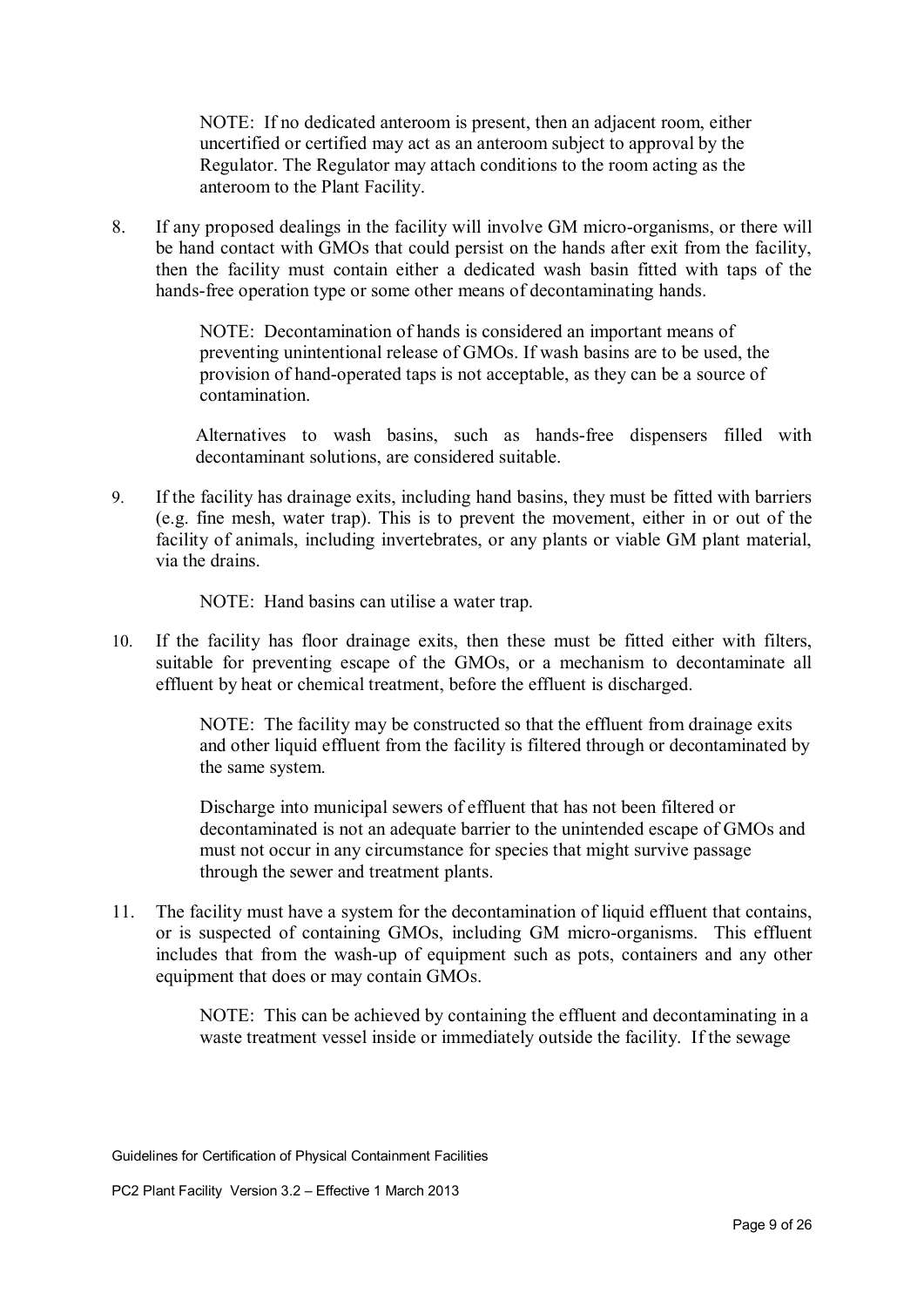system can decontaminate the GMO, then there is no need to contain the effluent prior to discharge.

- 12. Any openings in the walls, ceiling or roof must be filtered or screened at the boundary to prevent the entry or exit of animals, including invertebrates. The filter or screen must be of a material mechanically strong enough to withstand any airflow load, remain undamaged with regular cleaning, and resist corrosion and penetration by animals, including invertebrates.
- 13. A mechanism must be in place to prevent the release of windborne pollen or seeds from the facility. This can be achieved by:
	- (a) ensuring the facility is constructed to contain pollen or seeds; and/or
	- (b) enclosing whole plants or inflorescences to prevent the escape of pollen and seeds.

NOTE: The use of selfing bags, growth cabinets or other devices that minimise pollen and seed release would be a suitable mechanism to prevent the release of pollen and seeds from the facility.

- 14. If any proposed dealings in the facility will involve contact with any GMOs, including GM micro-organisms, or GM plant material that could persist on clothing after exit from the facility, then designated storage or hanging provisions for personal protective equipment must be available in the facility.
- 15. Open spaces between and under benches, cabinets and equipment in the facility must be accessible for decontamination.

NOTE: The requirement for access to open spaces is to allow for easier decontamination of spills and to prevent persistence of GMOs, including GM micro-organisms, on the floor.

16. Where GMOs or viable GM plant material in the facility has the potential to be disseminated via animals, including invertebrates, then there must be strategies in place to prevent the entry or exit of animals, including invertebrates via the anteroom.

### **Dealings involving GM micro-organisms**

If any of the dealings proposed to be conducted in the facility will involve GM microorganisms, the facility must meet the following requirements in addition to all other requirements listed:

17. Where GM micro-organisms are proposed to be used in a facility, then any surface they come into contact with (i.e. benches, floors and walls) must be impenetrable to the GM micro-organisms, have processes in place to prevent the surface from becoming contaminated or must be able to be effectively decontaminated.

Guidelines for Certification of Physical Containment Facilities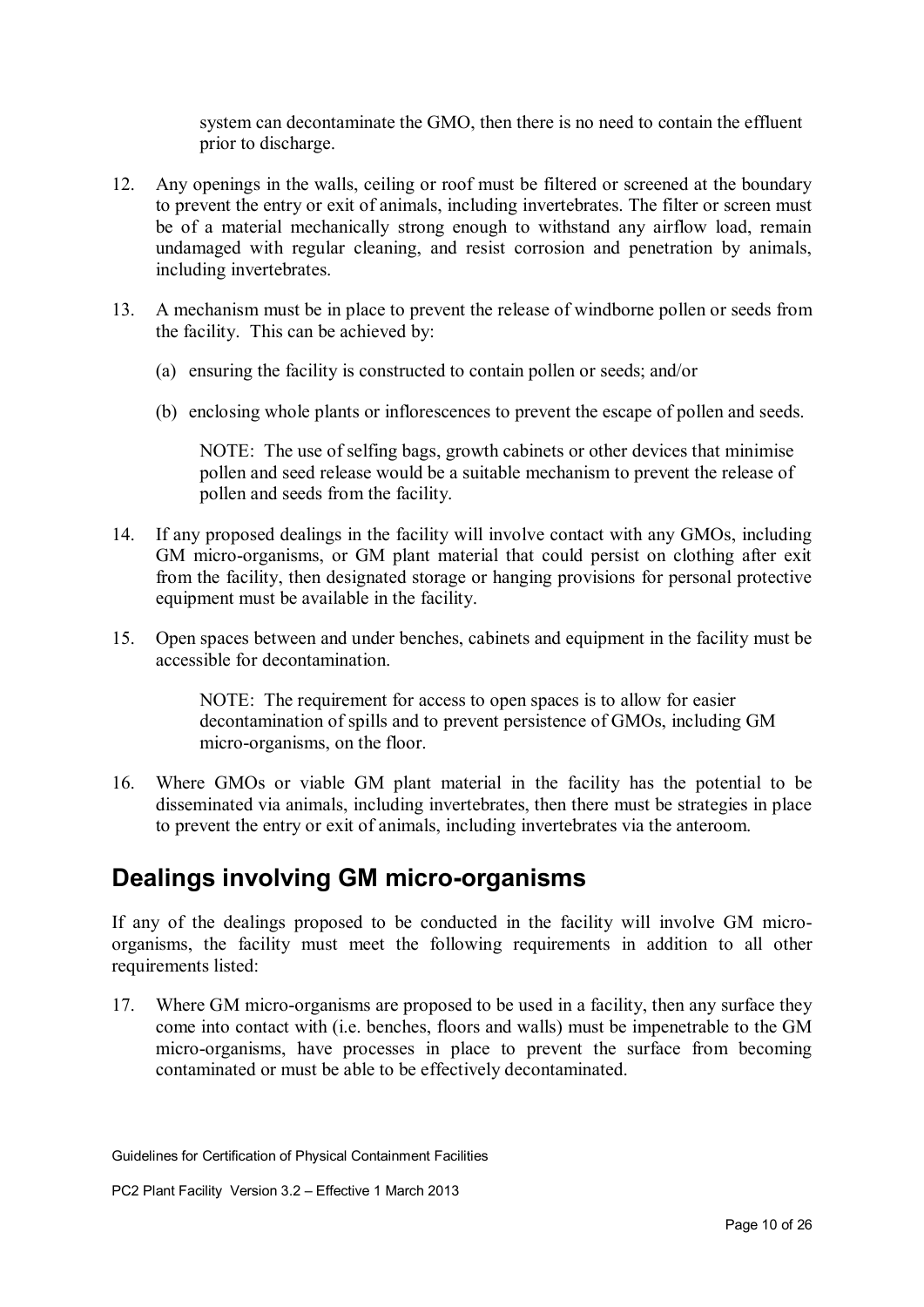NOTE: For example a mechanism to prevent the floor from becoming contaminated may include pots being contained in plastic trays to enable holding and decontamination of drained water.

18. If any proposed dealings in the facility with GM micro-organisms will produce aerosols containing Risk Group 2 GM micro-organisms, then the facility must contain a biological safety cabinet or other equipment specifically approved in writing by the Regulator that is designed to contain aerosols.

Where a Class I or Class II biological safety cabinet is installed, it must be installed in accordance with the requirements of AS 2252.4.

- 19. Where the facility complies with AS/NZS 2243.3 in relation to backflow prevention requirements for water supplied to the facility, no backflow prevention assessment is required.
- 20. Where the facility does not comply with AS/NZS 2243.3 in relation to backflow prevention requirements for water supplied to the facility, an assessment must be undertaken to determine whether backflow prevention on the water supplied to the facility is necessary.

NOTE: Consideration should be given in the assessment to the potential hazards of the GMOs that are proposed to be dealt with in the facility; the presence of cross-connections, devices or systems that may cause contamination of a water supply connected directly or indirectly to any part of a water service; and the likelihood of a backflow event.

If it is determined that backflow prevention is necessary, then backflow prevention measures appropriate for the risks posed by the GMOs proposed to be dealt with in the facility must be implemented.

Documentation which demonstrates the backflow prevention assessment, and any backflow prevention measures implemented, must be kept and made available to the Regulator if requested.

NOTE: AS/NZS 3500.1 specifies the requirements and methods for the prevention of contamination of potable water within the water service and the water main, and provides for the selection and installation of backflow prevention devices.

### **Capacity to comply with certification conditions**

21. The applicant must be able to demonstrate a capacity to comply with the conditions of certification that will generally be applied to a certified PC2 Plant Facility. These conditions are found in Part B of this document.

Guidelines for Certification of Physical Containment Facilities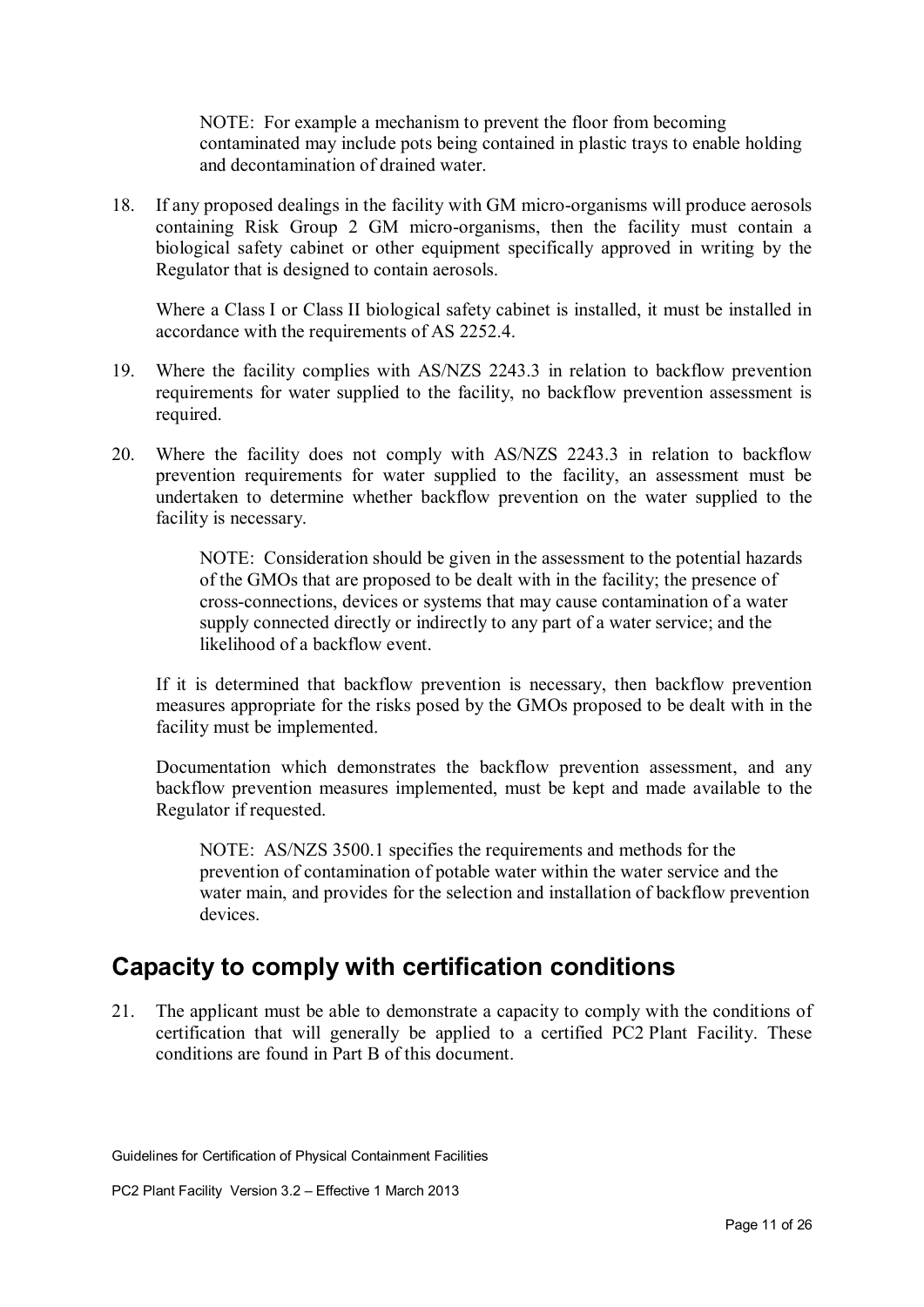## **Information required with application forms**

22. In addition to identifying the rooms to be certified, the floor plans for the facility submitted with the application must clearly identify rooms or spaces that are lifts, toilets, bathrooms, kitchens, lunch rooms and offices with carpets.

> NOTE: The Regulator would not usually certify the above rooms or spaces as part of the certified facility.

Guidelines for Certification of Physical Containment Facilities

PC2 Plant Facility Version 3.2 – Effective 1 March 2013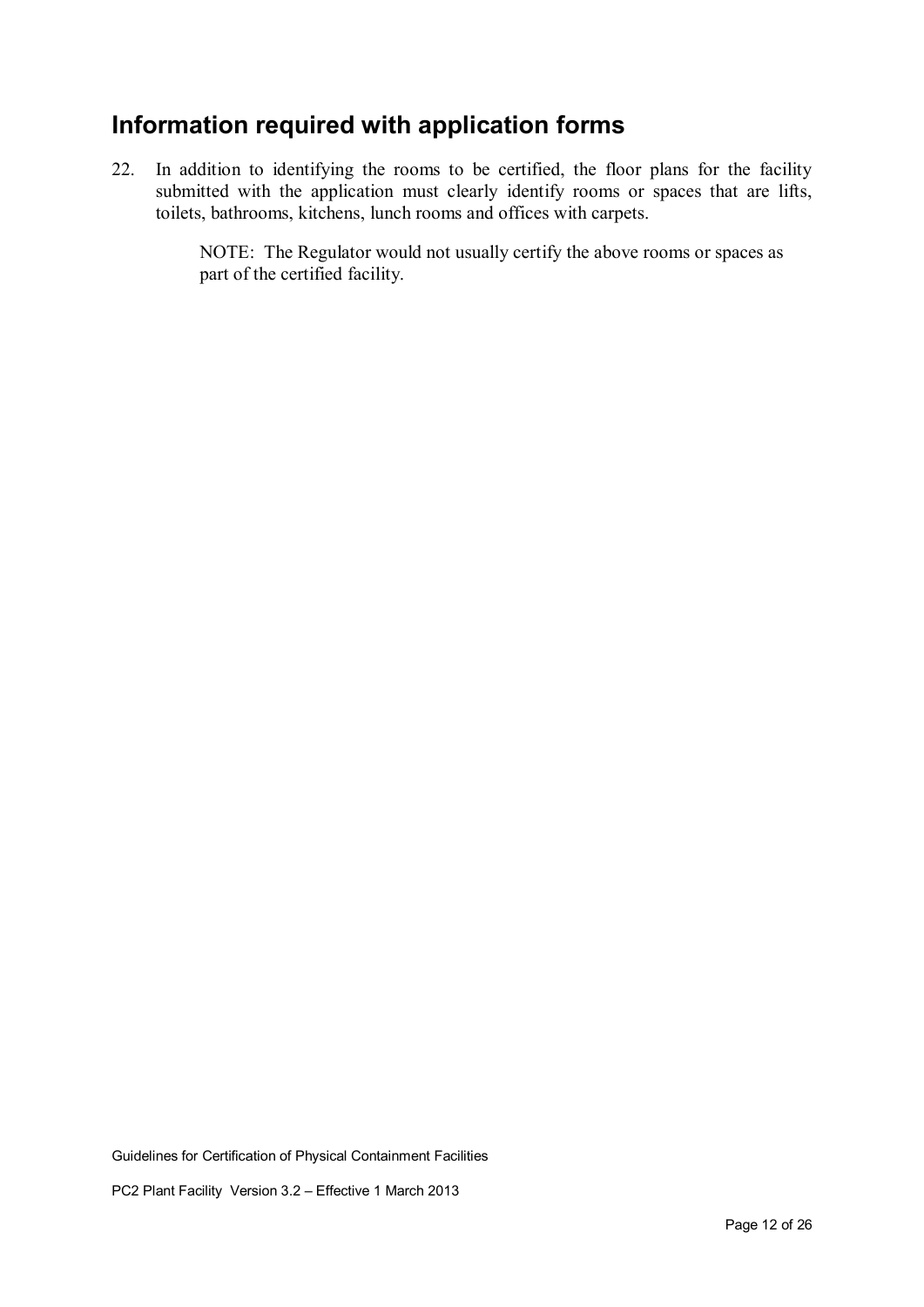**Part B** 

## **Conditions of Certification**

#### **Physical Containment Level 2 Plant Facility**

**Version 3.2 – Effective 1 March 2013** 

Conditions are imposed on facilities by the Regulator at the time of certification pursuant to section 86 of the *Gene Technology Act 2000* (the Act) and, as applicable, corresponding State legislation. The condition clauses in this section are the ones that can be expected, in most cases, to be included in the certification instrument as the conditions of certification for a Physical Containment Level 2 (PC2) Plant Facility.

Where a specific condition in this document conflicts with a condition of a licence, the Gene Technology Regulations 2001 (the Regulations), or any applicable guidelines issued under Section 27(d) of the Act, then the condition of a licence, the Regulations, or applicable guidelines prevails.

### **Definitions and acronyms**

The definitions and acronyms found in Part A of this document also apply to Parts B and C.

## **Obligations of the certification holder in respect of users of the facility**

- 1. While any dealings with GMOs are being conducted in the facility, the certification holder must ensure that access to the facility is restricted to authorised persons.
- 2. For the purposes of condition 1, an authorised person is a person who:
	- (a) intends to undertake dealings, and has been trained in accordance with the Behavioural Requirements listed at Part C of this document;
	- (b) has signed, dated and provided to the certification holder a record of the training referred to in paragraph 2(a) above; and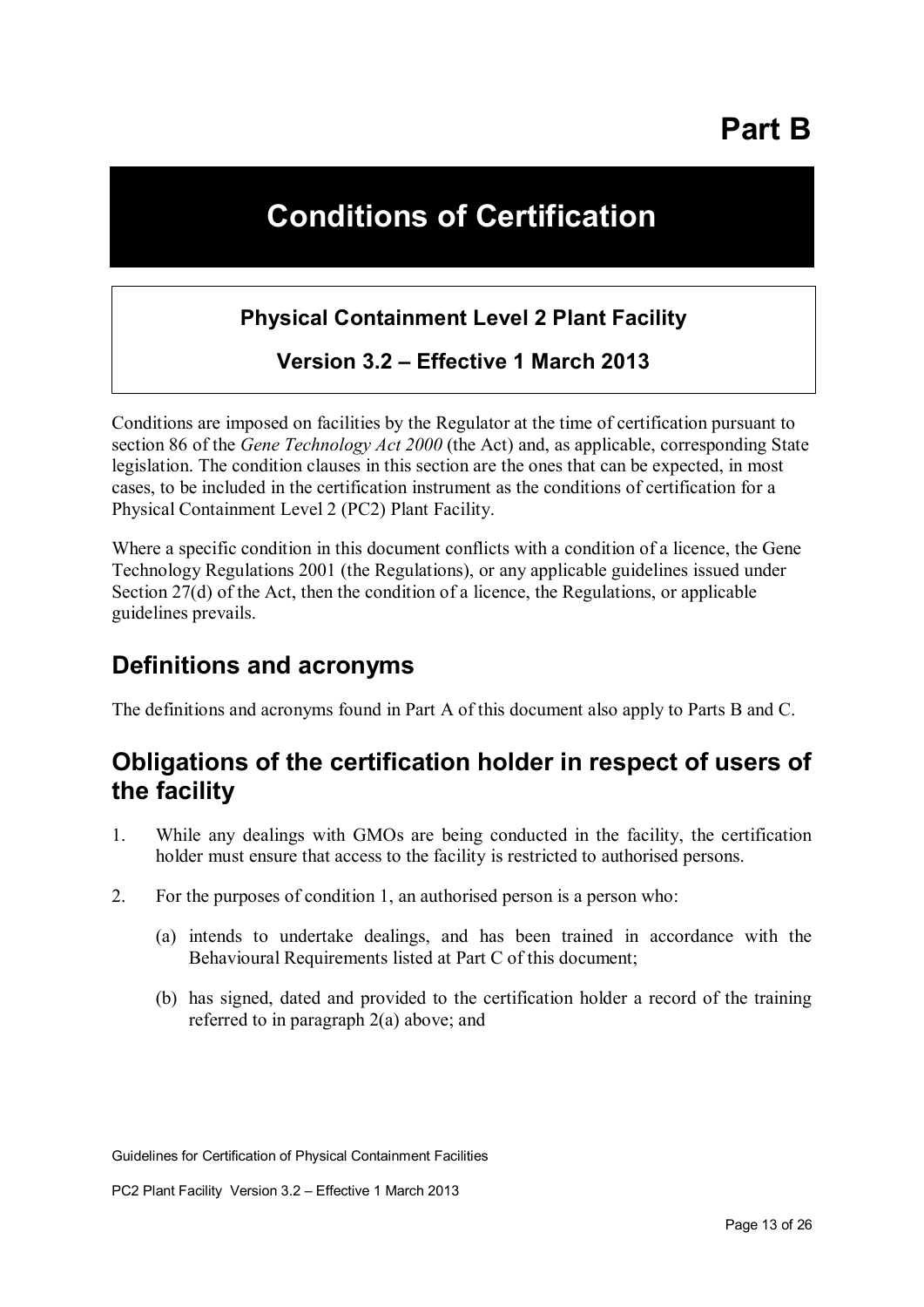- (c) has not been excluded from the facility by the certification holder on the direction of the Regulator; or
- (d) is an individual, or class of person, who does not intend to undertake dealings and has the permission of the certification holder, the facility manager or other representative of the certification holder, to enter the facility.
- 3. If the Regulator requests the certification holder to provide a signed and dated record of the training provided to a particular authorised person, or class of person, the signed and dated record of that training must be available to the Regulator within a time period stipulated by the Regulator.
	- NOTE: These records may be in an electronic format.
- 4. If the Regulator directs the certification holder to exclude a person, or class of person, from entry to the facility on the grounds that the person, or class of person:
	- (a) has behaved, or is behaving, in a manner which has caused, or which may cause, GMOs to escape from the facility; or
	- (b) has behaved, or is behaving, in a manner which has exposed, or exposes, another person(s) in the facility to a GMO in circumstances where the exposure causes, or is capable of causing, a threat to the health and safety of those other persons;

the certification holder must exclude that person, or class of person, from the facility unless and until otherwise directed by the Regulator.

- 5. If the Regulator directs the certification holder to admit a person, or class of person, to the facility subject to conditions, the certification holder must only admit the person, or class of person, subject to those conditions.
- 6. For the purposes of condition 5, before admitting a person, or class of person, subject to conditions, the certification holder must notify the person(s) of any conditions that apply to them.
- 7. If the Regulator invites the certification holder to make a submission on whether or not a person, or class of person, should:
	- (a) be excluded from entry to the facility; or
	- (b) be admitted to the facility subject to conditions;

the certification holder may make such a submission within a time period stipulated by the Regulator.

8. If the certification holder is not the owner of the facility and does not have the authority to admit and exclude persons from the premises, the certification holder must not allow

Guidelines for Certification of Physical Containment Facilities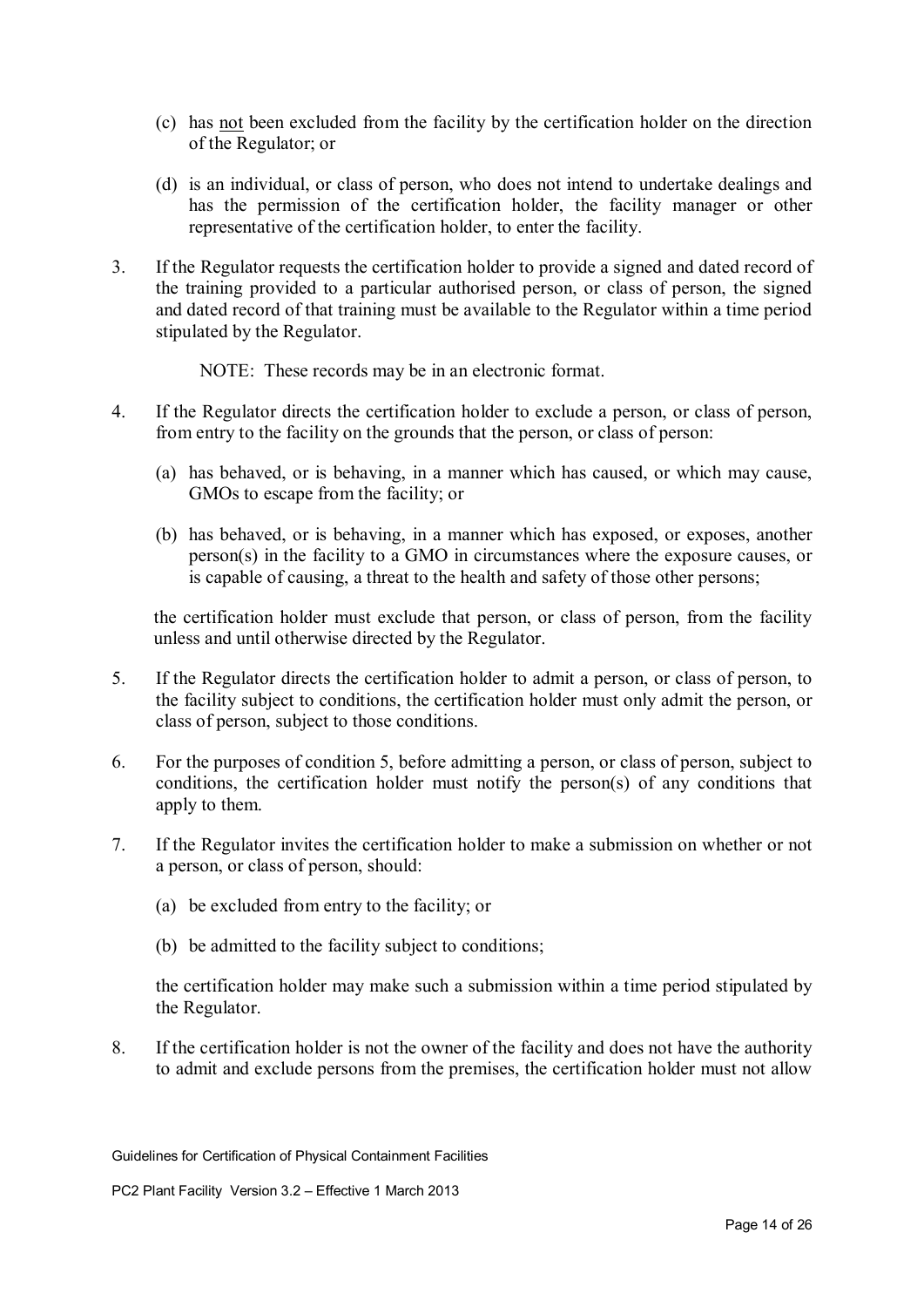dealings in the facility until such authority is obtained in writing from the owner of the facility. If the certification holder does not have the capacity to prevent dealings from occurring, the certification holder must notify the Regulator of this in writing as soon as practicable.

9. The Regulator or a person authorised by the Regulator must, at all reasonable times, be allowed to enter the facility for the purposes of auditing or monitoring the conditions applying to the facility and any dealings being conducted in it.

### **Work not permitted in this facility type**

- 10. Unless otherwise agreed to in writing by the Regulator, the following work must not be conducted in this facility:
	- (a) dealings with any GMO that under the conditions of a licence or legislation requires containment in any physical containment level higher than PC2;
	- (b) the housing/keeping/rearing of any animals, invertebrates, or aquatic organisms unless they are integral to the dealing being conducted in the facility;
	- (c) dealings producing more than 25 litres of liquid culture of GMOs in each vessel; or
	- (d) any other work prohibited in writing by the Regulator.

### **General conditions**

- 11. If the certification holder is not the owner of the facility, fittings and/or containment equipment and does not have the authority to maintain the facility, fittings and/or containment equipment, the certification holder must notify the Regulator in writing if the owner of the facility, fittings and/or containment equipment is incapable of carrying out, or refuses to carry out, or otherwise does not carry out, any maintenance required in order for the certification holder to continue to comply with the conditions of certification.
- 12. The facility must be inspected at least once every 12 months by a person who has acquired through training, qualifications or experience, or a combination of these, the knowledge and skills enabling that person to assess the facility's compliance with the conditions listed under the 'General conditions' and 'Facility and fittings conditions'. An inspection report which records the extent of compliance with those conditions must be made. A copy of the last three years' inspection reports must be kept and made available to the Regulator if requested.

NOTE: A checklist which may be used for annual inspections of PC2 Plant Facilities is available on the OGTR web site  $\langle$ www.ogtr.gov.au but its use is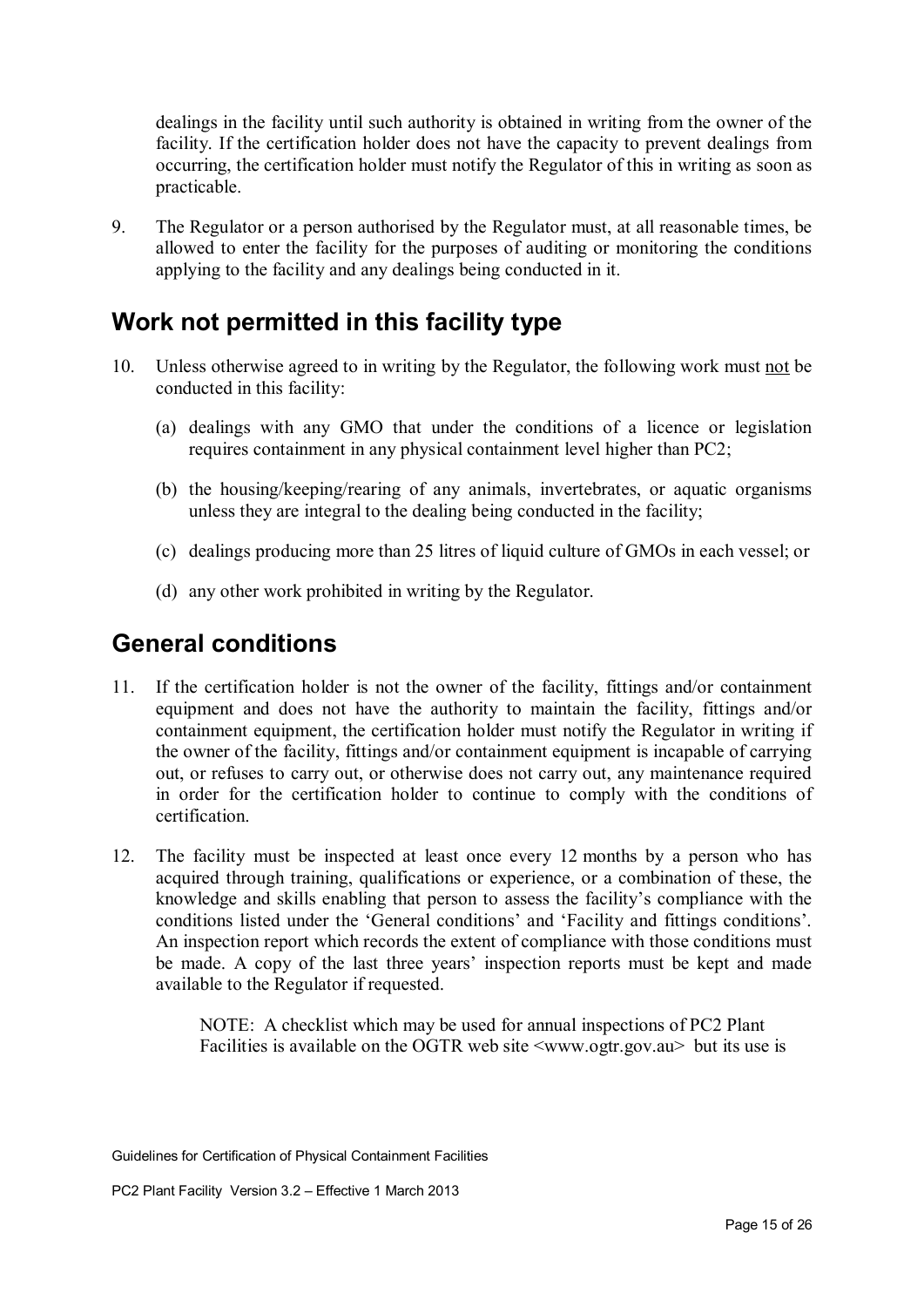not mandatory. Annual inspection reports should not be sent to the Regulator unless requested.

- 13. If applicable, the risk management plan must be updated when conditions relating to the certified facility or dealings in the facility change.
- 14. If flooding or a storm surge occurs, or its occurrence is imminent, and a risk management plan is in place, then the risk management plan must be implemented. The Regulator must be notified as soon as practicable after the implementation of the risk management plan
- 15. Each access door to the facility must be labelled with the following signs:
	- (a) a current PC2 sign, as supplied by the OGTR; and
	- (b) a biohazard symbol, if any dealings being undertaken in the facility involve GM micro-organisms, including viral vectors where the parent organism satisfies the criteria for classification as a Risk Group 2 organism under AS/NZS 2243.3.

The signs must be placed on or next to each access door (except for emergency exits) to the facility so that persons entering the facility are able to clearly see they are entering a certified PC2 facility.

Signs may be attached onto removable fixtures, such as backing boards or plastic frames, which must be secured to the door or wall and must not be transferred to any other location.

16. A strategy to control pests in the facility must be implemented and maintained.

### **Facility and fittings conditions**

- 17. The certification holder must ensure that the physical attributes of the facility and fittings are maintained so that the 'Facility and fittings requirements' listed in Part A of this document continue to be met.
- 18. Prior to any structural changes that will affect the containment of GMOs in the facility, the applicant must either:
	- (a) request a suspension of the certification, in writing, from the Regulator; or
	- (b) request a variation to the area of certification in writing, from the Regulator, to allow dealings to continue in a part of the facility unaffected by the structural changes.

NOTE: For example, it may be possible to apply for a variation to temporarily partition the facility to provide containment for GMOs at one end while the other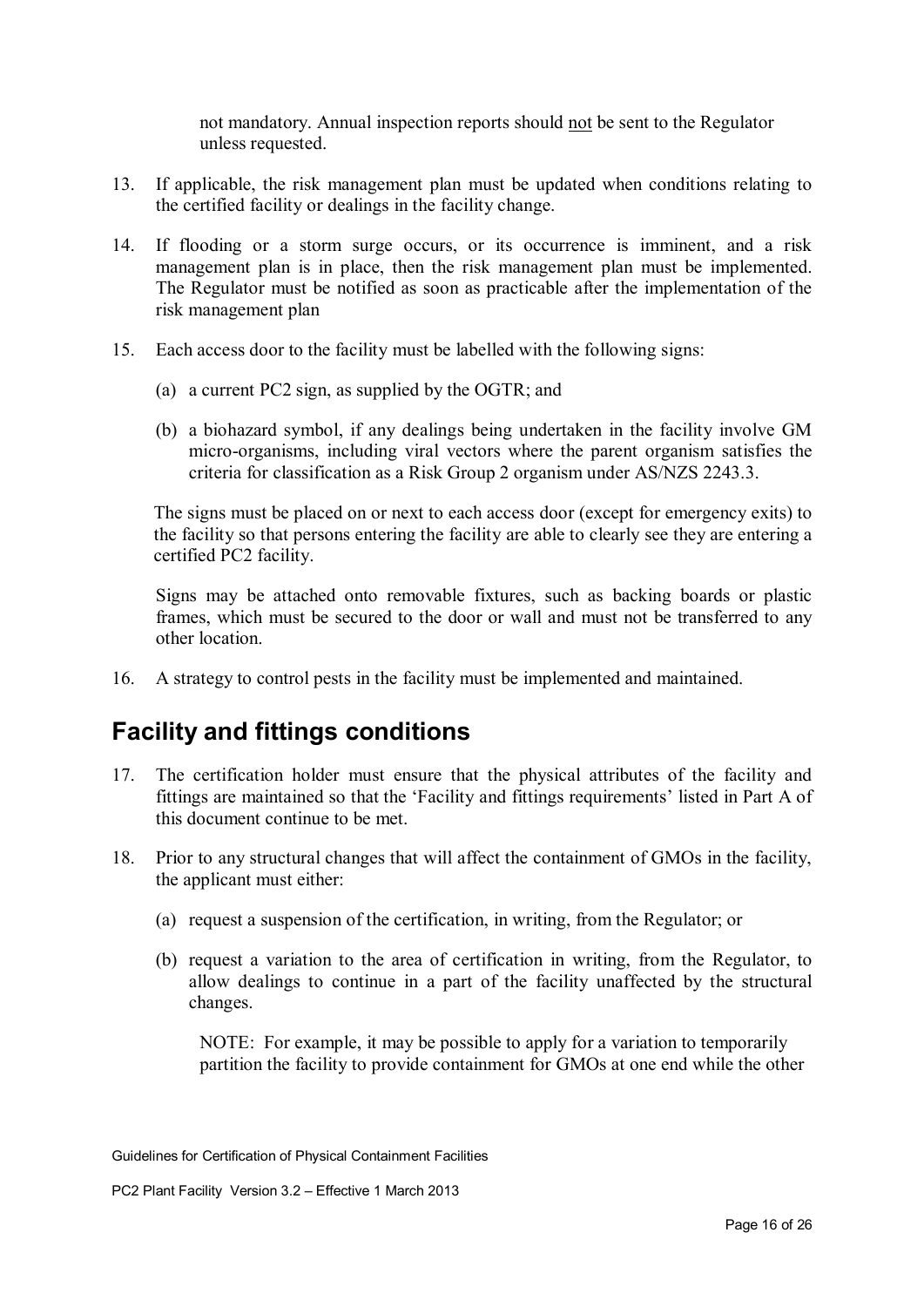end is being modified. Once the work is complete another variation would be required to re-instate the area removed from the certification.

19. Before the suspension of the certification can be lifted, the facility must be inspected by a person who has acquired through training, qualifications or experience, or a combination of these, the knowledge and skills enabling that person to assess the facility's compliance with the conditions listed under 'General conditions' and 'Facility and fittings conditions' to ensure that the facility meets the conditions of certification. Dealings with GMOs must not recommence in a facility which has its certification suspended until the Regulator has lifted the suspension by notice in writing. Storage of GMOs in a suspended facility must be in accordance with the requirements listed in the Regulator's *Guidelines for the Transport, Storage and Disposal of GMOs* as in force from time to time.

### **Dealings involving GM micro-organisms**

Where any of the dealings conducted in the facility involve GM micro-organisms, the facility must meet the following conditions in addition to all other conditions listed:

- 20. The certification holder must ensure that the physical attributes of the facility and fittings are maintained so that the requirements stipulated under the heading 'Dealings involving GM micro-organisms' in Part A of this document continue to be met.
- 21. Where any Class I or Class II biological safety cabinet is installed and used for procedures with GMOs, it must be inspected and tested in accordance with the performance requirements of Section 5.2 *Critical for cabinet function* of AS 2252.1:2010 and Section 5.2 *Critical performance tests for cabinet function* of AS 2252.2:2010, respectively. This testing is required at least every 12 months and additionally after relocation of a cabinet, after mechanical or electrical maintenance and after high efficiency particulate air (HEPA) filters are replaced. The inspection and testing of cabinets must be carried out by a qualified person.
- 22. The certificate summarising the test results and the date of the next test, must be affixed to the cabinet.
- 23. Where testing has shown that the performance requirements for inward air velocity or HEPA filter integrity (Class I), or air barrier containment or exhaust HEPA filter integrity (Class II) are not met and the defect has not been corrected, the cabinet must be clearly marked to show that it is defective and must not be used for procedures that produce aerosols containing GM micro-organisms.
- 24. Where the certification holder is the owner, or the entity with control of, any autoclave, or any other heat-based equipment used in decontaminating GMOs must be:
	- (a) monitored monthly, for effectiveness, and

Guidelines for Certification of Physical Containment Facilities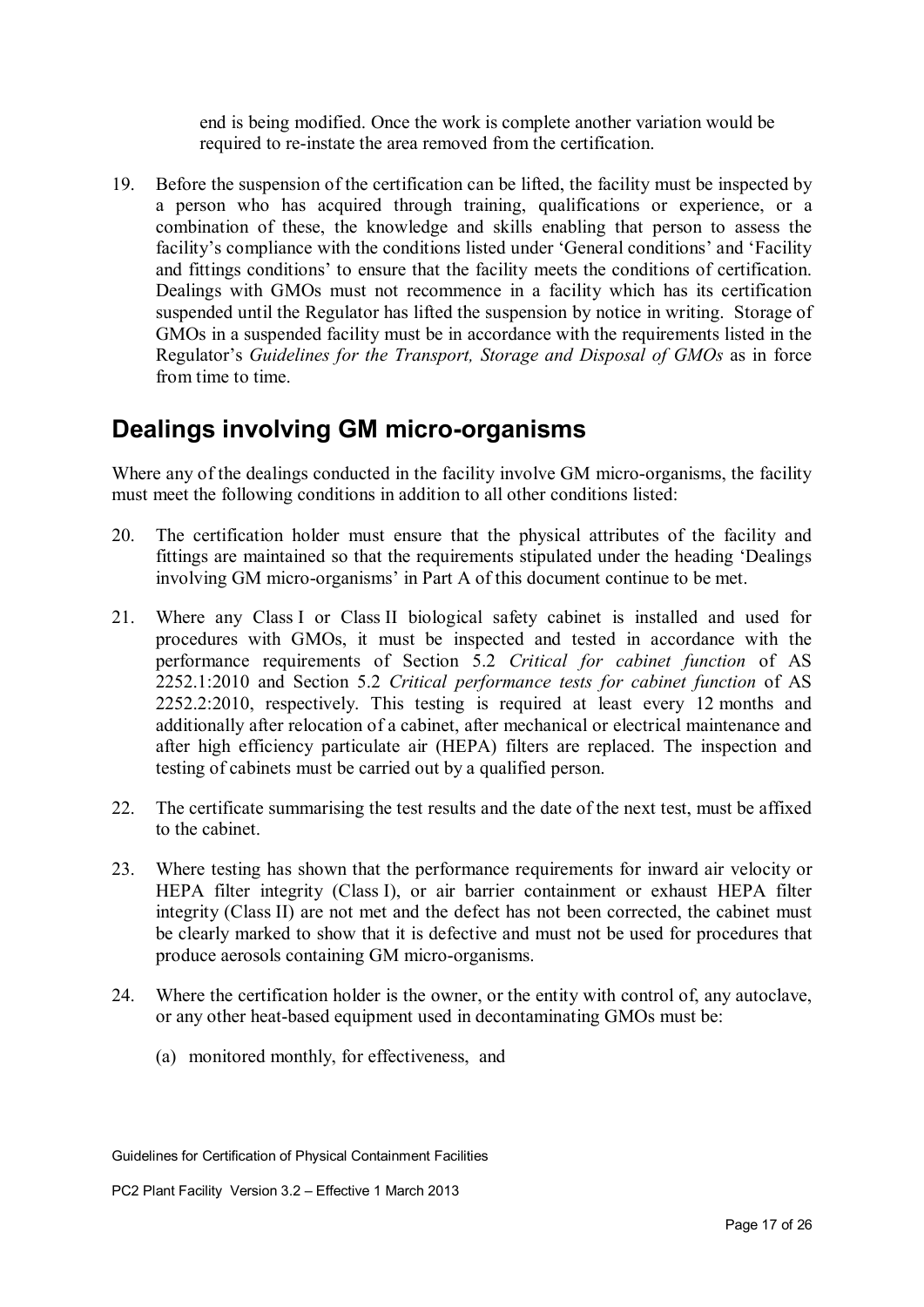(b) calibrated annually,

and the results of the monitoring and calibration must be documented, in accordance with Decontamination Methods specified in the Regulator's *Guidelines for the Transport, Storage and Disposal of GMOs* as in force from time to time.

NOTE: Details on periodical monitoring and annual calibration of decontamination equipment are specified in the Regulator's *Guidelines for the Transport, Storage and Disposal of GMOs* as in force from time to time.

25. Where the certification holder is the owner, or the entity with control of, any autoclave, or other heat-based equipment to be used for the decontamination of GMOs, the certification holder must ensure that a person intending to use that autoclave or other heat-based equipment is able to ascertain whether that autoclave or heat-based equipment has been monitored for effectiveness, calibrated and otherwise maintained in the manner required by the Decontamination Methods contained in the Regulator's *Guidelines for the Transport, Storage and Disposal of GMOs* as in force from time to time.

> NOTE: Compliance with the above condition may be achieved by placing a notice on the autoclave, or other heat-based equipment, containing dates and results of calibration and monitoring. Details on periodical monitoring and annual calibration of decontamination equipment are specified in the Regulator's Guidelines for the Transport, Storage and Disposal of GMOs as in force from time to time.

- 26. If any decontamination equipment is found to be defective and the defect has not been corrected, the equipment must be clearly marked to show that it is defective and must not be used for decontaminating GMOs, waste or equipment associated with dealings with GMOs until the defect has been corrected. Defective decontamination equipment must be decontaminated prior to maintenance or repair.
- 27. Any backflow prevention measures in place either at the time of certification or installed at a later time must be maintained until a change in the measures is indicated by a review of the backflow prevention assessment.
- 28. Where the facility does not comply with AS/NZS 2243.3 in relation to backflow prevention requirements for water supplied to the facility, and no backflow prevention assessment has been conducted previously, an assessment must be undertaken to determine whether backflow prevention on the water supplied to the facility is necessary considering the GMOs that are being dealt with in the facility.
- 29. Where there is an existing assessment on the need for backflow prevention, it must be reviewed when: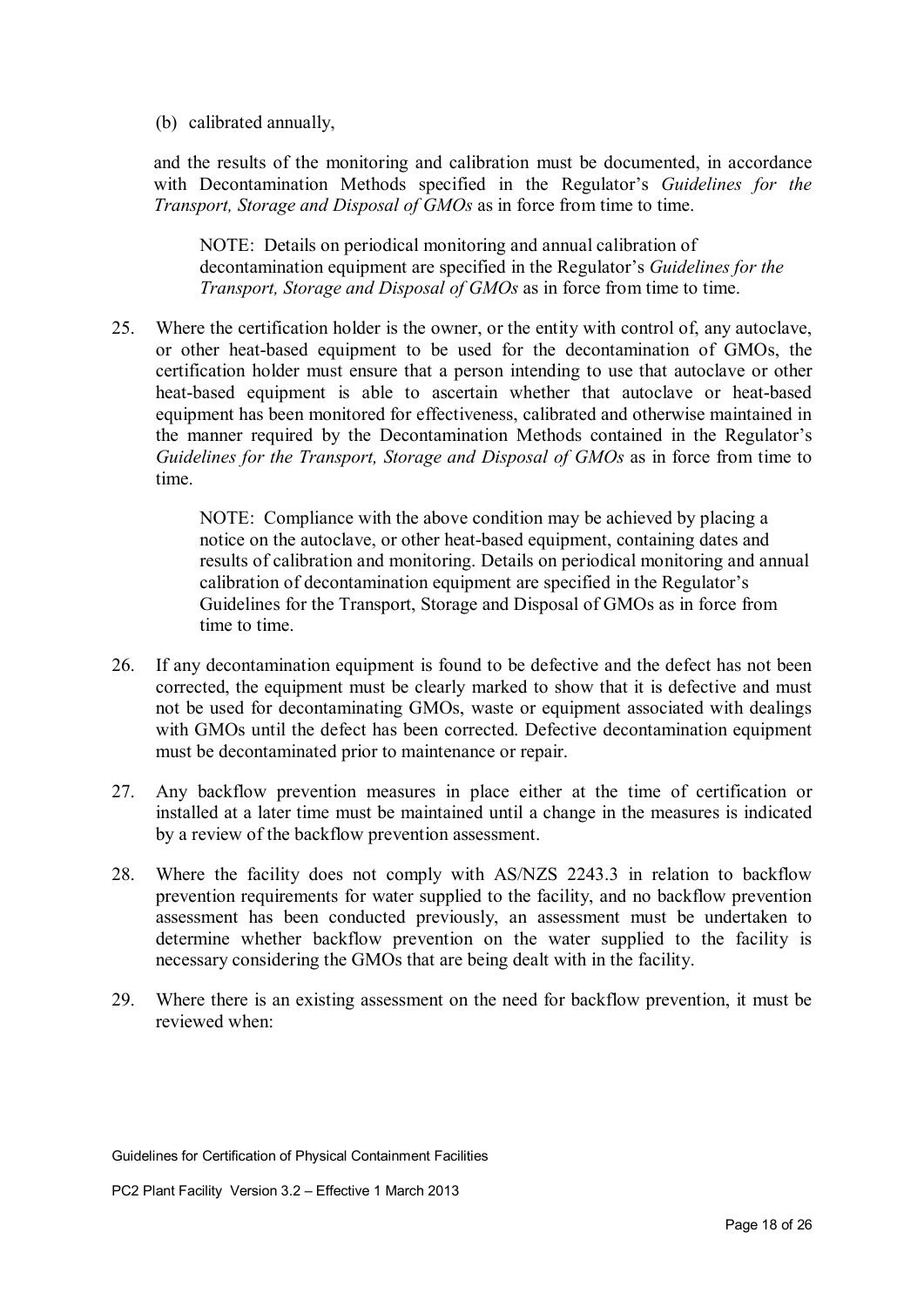- (a) any new cross-connection, device or system that may cause contamination of a water supply is connected directly or indirectly to any part of the water service to the facility; or
- (b) connections were made prior to certification and were assessed as not requiring backflow prevention measures, but a new GMO is to be dealt with in the facility that presents different risks from the GMOs assessed at the time of certification.
- 30. If it is determined by review, that backflow prevention is necessary, then backflow prevention measures, appropriate for the risks posed by the GMOs proposed to be dealt with in the facility, must be implemented.

NOTE: AS/NZS 3500.1 specifies the requirements and methods for the prevention of contamination of potable water within the water service and the water main, and provides for the selection and installation of backflow prevention devices.

- 31. The current backflow prevention risk assessment and, if required, details of the backflow prevention measures implemented, must be kept and made available to the Regulator if requested.
- 32. If the water supplied to the facility is fitted with any testable water supply backflow prevention devices, these devices must pass a test every 12 months. These tests must be conducted in accordance with AS 2845.3 by a licensed plumber accredited to test backflow prevention devices. Any failures must be rectified and the device re-tested until compliance is achieved. Documentation of the last three years' test results must be kept and made available to the Regulator if requested.
- 33. If the backflow prevention device is found to be defective and the defect has not been corrected, any equipment attached to the water supply must be clearly marked to show that it must not be used when attached to the water supply system until the defect has been corrected and the device tested as described in condition 31.
- 34. A supply of decontamination agents effective against any GM micro-organisms being dealt with in the facility must be available in the facility for decontamination purposes. All containers of decontamination agents, including any solutions for decontaminating hands, must be labelled with the contents and the expiry date (if applicable). Decontamination agents must not be used after the expiry date.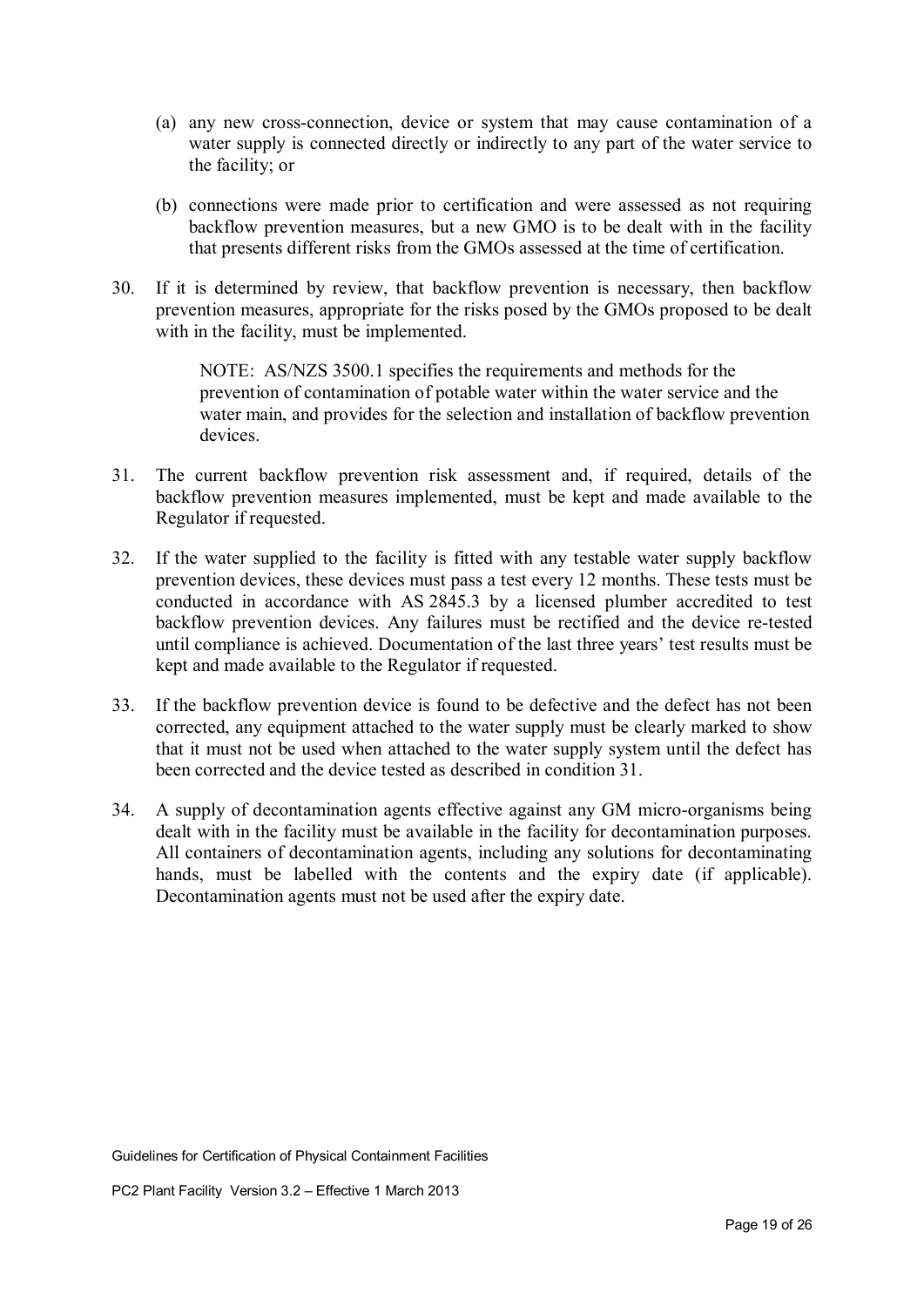## **Behavioural Requirements**

#### **Physical Containment Level 2 Plant Facility**

**Version 3.2 – Effective 1 March 2013** 

1. Persons undertaking dealings in the facility with GMOs requiring PC2 containment must comply with these Behavioural Requirements.

#### **Non-GMOs, exempt dealings and PC1 dealings in the facility**

- 2. Persons undertaking work in the facility on non-GMOs, exempt dealings or dealings which may be undertaken in a PC1 facility must comply with these Behavioural Requirements unless:
	- (a) procedures are implemented to ensure that non-GMOs, exempt dealings or dealings which may be undertaken in a PC1 facility, are not cross-contaminated with GMO dealings requiring containment in a PC2 facility;
	- (b) the above procedures are documented; and
	- (c) the primary and any secondary container used to transport any organism out of the facility must be free of contamination with GMOs prior to being transported out of the facility.
- 3. Dealings which may be undertaken in a PC1 facility, and where subclauses (a) to (c) above are met, may be conducted in accordance with the Behavioural Requirements in this document or the *Guidelines for Certification of a Physical Containment Level 1 Facility.*

NOTE: Means of preventing cross-contamination could include physical separation of the work, or separation by working at different times and ensuring any contaminated surfaces are decontaminated prior to working with a different organism.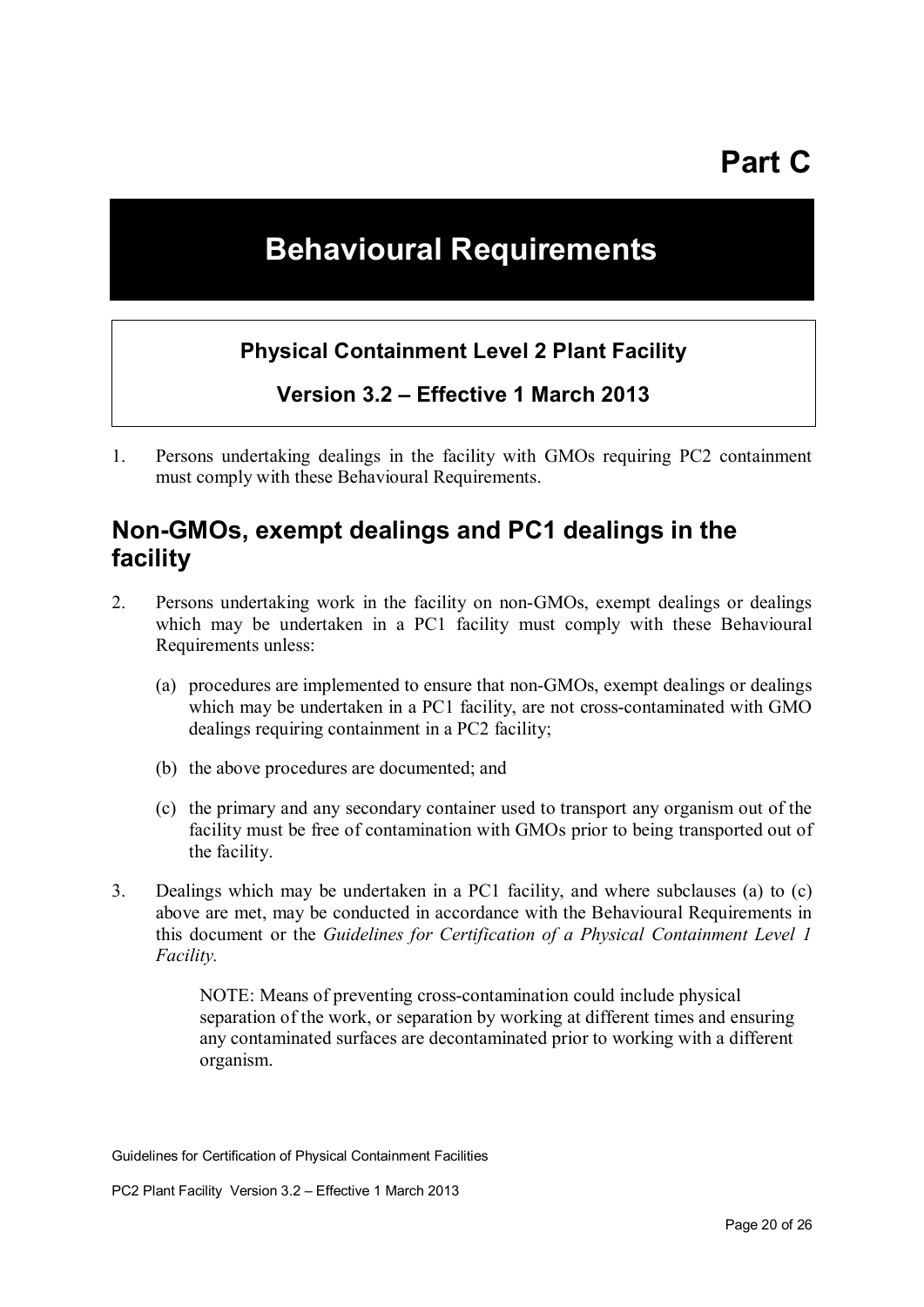#### **Doors and Windows**

- 4. Entry to and exit from the facility must be through the anteroom.
- 5. Dedicated "Emergency Only" exits must not be used to enter nor exit the facility except in an emergency.
- 6. Except during the entry and exit of personnel, supplies and/or equipment, doors of the facility must be closed while procedures with GMOs are being conducted. Entrance doors into the facility must remain locked, or the facility must be otherwise secured, when facility personnel are not in attendance.
- 7. Any windows must remain closed and locked, or otherwise secured, while procedures with GMOs are being conducted or when facility personnel are not in attendance.

#### **Handling of plants**

- 8. The following must be handled in a way to ensure that they are contained within the facility and are not be taken out of the facility on clothing and shoes:
	- (a) GM plants;
	- (b) viable GM plant material; and
	- (c) plants or parts of plants containing GM micro-organisms.

NOTE: The facility physical boundaries alone may not be sufficient for containment. For example, a GM flowering plant may require that, before flowering, all inflorescences are wholly enclosed in bags designed to prevent escape of viable pollen and seed, or the use of plant growth cabinets.

#### **Personal protective equipment**

- 9. The following personal protective equipment must be worn by personnel undertaking dealings with GM pollen, GM seeds or GM micro-organisms in the facility:
	- (a) protective clothing to afford protection to the arms and the body; and

NOTE: A rear-fastening gown is appropriate for working with GM microorganisms.

(b) disposable gloves, when dealing with GM micro-organisms, including viral vectors where the parent organism satisfies the criteria for classification as a Risk Group 2 organism under AS/NZS 2243.3.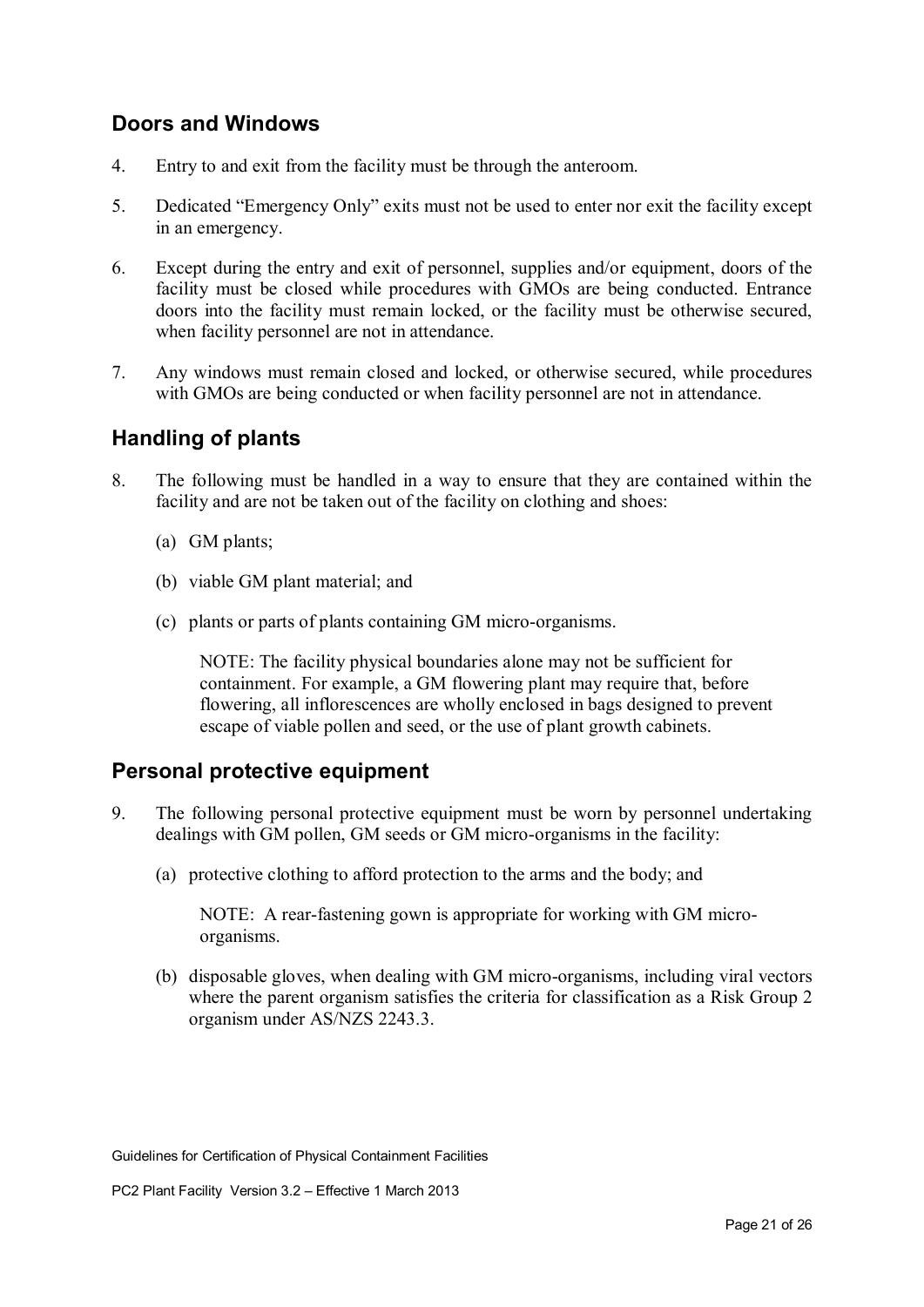NOTE: Consideration should be given to the wearing of appropriate forms of eye protection.

- 10. If the work in the facility involves GM micro-organisms, or there is contact with GMOs that could persist on the clothing or equipment, then personal protective equipment must be removed before leaving the facility and disposed of or stored in designated storage or hanging provisions.
- 11. Personal protective equipment, with the exception of gloves, may be worn if moving directly to another containment facility, certified to at least PC2 by the Regulator, that is directly connected to the facility or is connected by a corridor, stairs or other space that is not a public thoroughfare and in which there is negligible risk of the release of the GMOs or of cross-contamination should other personnel be encountered or contacted in the corridor.

#### **Decontamination**

- 12. Decontamination must be undertaken in accordance with Section 3.1 of the Regulator's *Guidelines for the Transport, Storage and Disposal of GMOs* as in force from time to time unless otherwise approved in writing by the Regulator.
- 13. All decontamination procedures conducted inside the facility must be carried out by trained personnel.
- 14. GMOs, viable GM plant material, non-GMOs containing GMOs or any waste containing GMOs must be decontaminated prior to disposal if the method of disposal is not also the method of decontamination.

NOTE: Where appropriate, visual inspection of the container(s) may be used to confirm whether decontamination is necessary (e.g. in the case of macroscopic GMOs which are visible to the naked eye).

15. Soil or other growth media that has been used to grow GM plants or plants hosting GM micro-organisms must be decontaminated prior to re-use.

> NOTE: This may be achieved by physical removal of all GM plant material, including any GM propagative material, provided no GM micro-organisms remain in the soil or growth medium.

16. Work benches and surfaces where procedures involving GM pollen, GM seeds or GM micro-organisms have been conducted, as well as any other surface that may have been contaminated during the course of the dealings, must be decontaminated when the dealings are completed. Equipment directly used in procedures involving GMOs and equipment suspected to be contaminated must be decontaminated when the dealings are completed.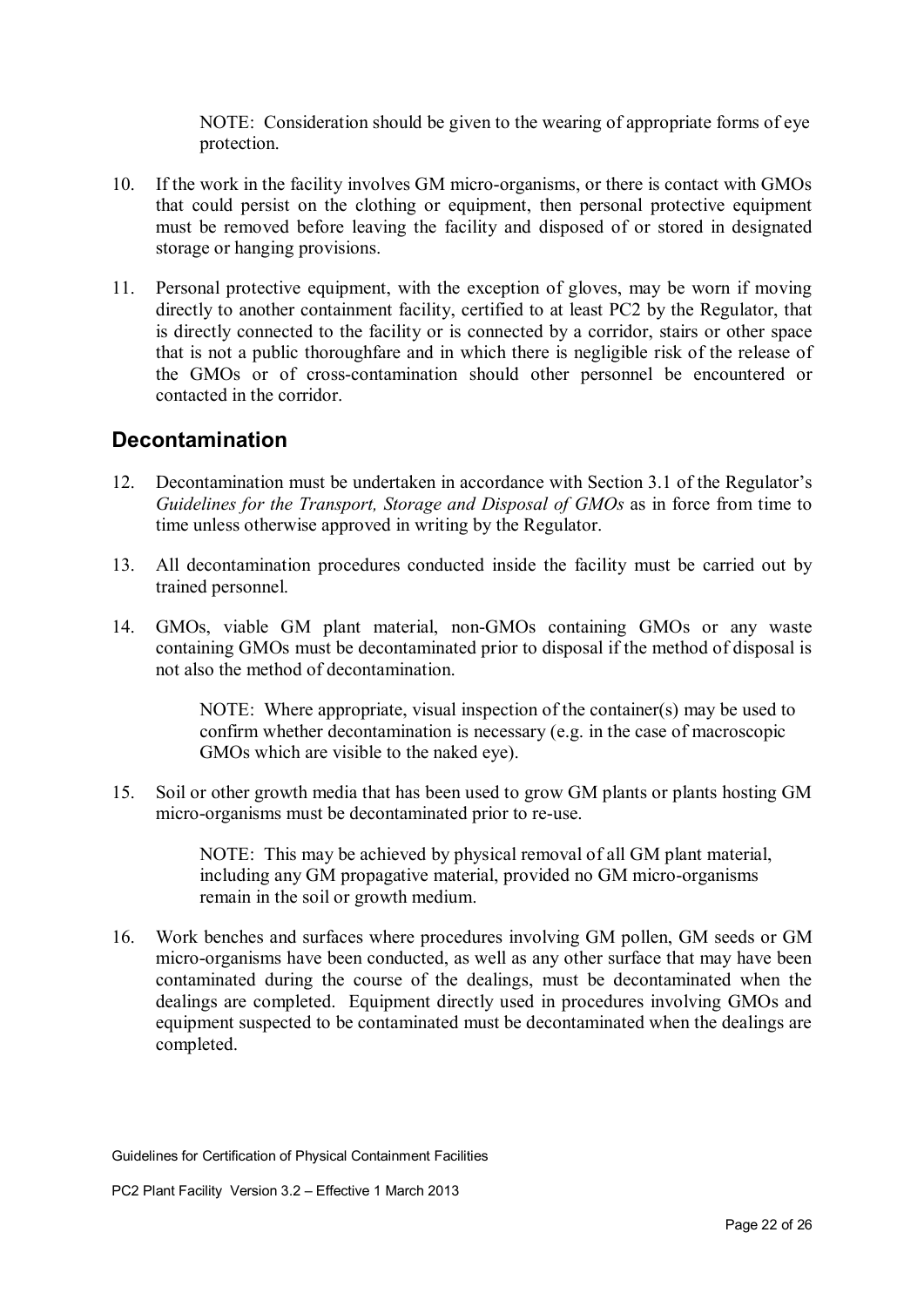- 17. Equipment, pots, bags, soil or growth medium contaminated or suspected to be contaminated with viable GM plant material, GM pollen, GM seeds or GM microorganisms must be decontaminated before being removed from the facility, except if the they are being transported for the purposes of decontamination in accordance with the Regulator's *Guidelines for the Transport, Storage and Disposal of GMOs,* as in force from time to time, and other relevant guidelines issued by the Regulator.
- 18. Personal protective equipment contaminated with or suspected to be contaminated with GM pollen, GM seeds or GM micro-organisms must be taken off as soon as practicable and decontaminated prior to reuse or disposal. Protective clothing that has not been contaminated with GM pollen, GM seeds or GM micro-organisms may be washed using normal laundry methods. Gloves must be disposed of after use and prior to exiting the facility.
- 19. All liquid effluent, including run-off that contains or is suspected of containing GMOs must be decontaminated prior to disposal.

NOTE: Decontamination of liquid effluent may be by filtration, if it is effective in removing the GMOs from the effluent.

20. Persons who have been performing procedures with GM pollen, GM seeds or GM micro-organisms in the facility must decontaminate their hands before leaving the facility.

> NOTE: This may include the use of soap and water, if appropriate. If wash basins are to be used, the use of hand-operated taps is not acceptable, as they are a ready source of contamination. Soap and other decontamination agents should be dispensed from hands-free dispensers.

#### **Spills of GMOs**

- 21. Documented procedures must be in place to decontaminate spill involving GM plants, plants containing GM micro-organisms or other viable GM material inside the facility. The procedures must be made available to the Regulator if requested.
- 22. If a spill of GM pollen, GM seeds or GM micro-organisms occurs inside the facility, the spills procedures must be implemented to decontaminate the spill as soon as reasonably practicable.
- 23. In the event of the escape, unintentional release, spill, leak, or loss of GMOs or viable GM plant material outside of the facility:
	- (a) efforts must be implemented as soon as reasonably practicable to locate and/or retrieve the GMOs and return the GMOs to containment or render them non-viable; and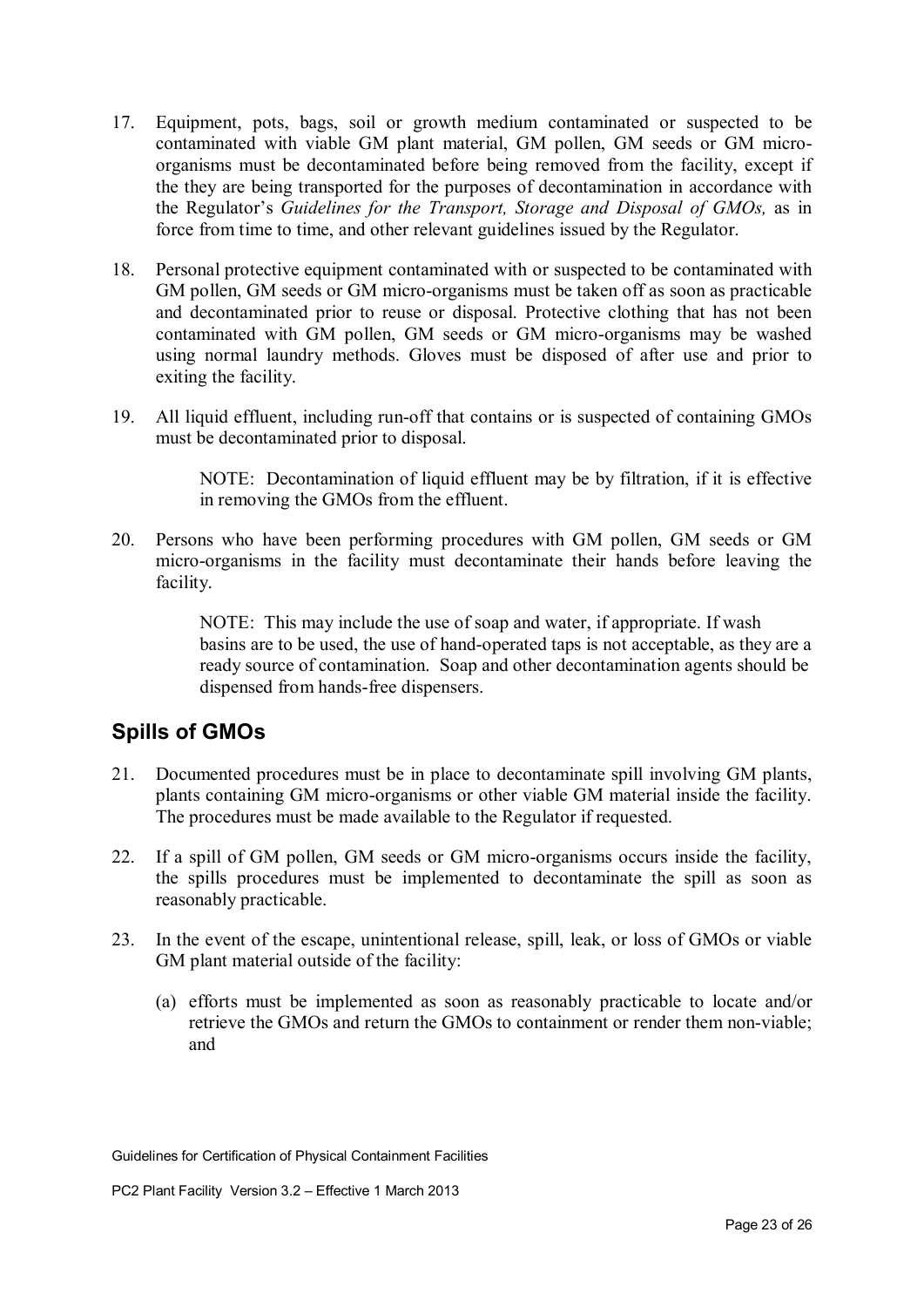- (b) the incident must be reported to the Regulator as soon as practicable.
- 24. Any decontamination of GMOs must be in accordance with the requirements listed in the Regulator's *Guidelines for the Transport, Storage and Disposal of GMOs* as in force from time to time

#### **Labelling**

25. All GM plants, plants containing GM micro-organisms or other GM material must be identifiable as a GMO. This may be achieved by attaching labels to plants, or labelling containers or trays as relevant. Anything that cannot be identified as a GMO or a non-GMO must be treated as a GMO and handled in accordance with the conditions of these guidelines.

> NOTE: Labelling enables the separation of GM work from non-GM work and enhances the control of GMOs within the facility.

#### **Removal and storage of GMOs**

- 26. Transport and storage of all GMOs or GM plant material containing living cells outside of the facility must be conducted in accordance with the Regulator's *Guidelines for the Transport, Storage and Disposal of GMOs* as in force from time to time and other relevant guidelines issued by the Regulator.
- 27. Whole live GM plants must not be stored outside of the facility without permission, in writing, from the Regulator. This restriction does not apply to GM pollen, GM seeds, GM tubers, GM bulbs, GM corms or dormant GM stems.
- 28. All GM material being stored within the facility, including cultures of GM microorganisms must be sealed during storage to prevent dissemination of the GMOs.

NOTE: The type of container necessary to prevent the GMOs from escaping will vary depending on the type of organism being stored.

#### **Anteroom**

29. Dealings with GMOs, other than transport, must not be undertaken in the anteroom.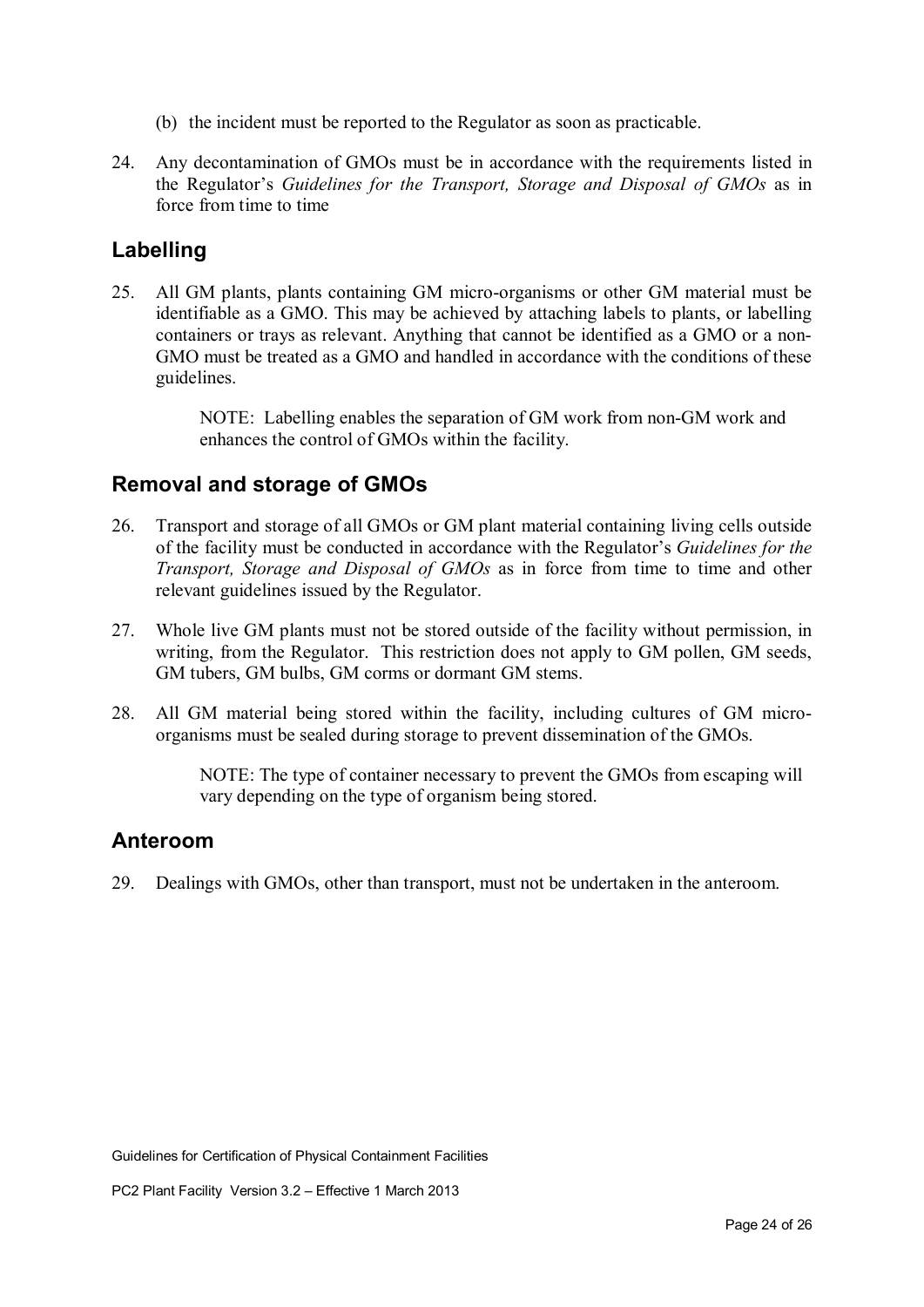## **Dealings involving GM micro-organisms**

If any of the dealings proposed to be conducted in the facility will involve GM microorganisms, the behavioural training must encompass the following requirements in addition to all other requirements listed:

#### **Containment equipment**

30. If any proposed dealings in the facility with GM micro-organisms will produce aerosols containing Risk Group 2 GM micro-organisms, then they must be performed in a biological safety cabinet or other equipment specifically approved in writing by the Regulator that is designed to contain aerosols.

> NOTE: Procedures with GM micro-organisms such as centrifuging and vortexing in sealed tubes does not need to be carried out in a biological safety cabinet, provided that the tubes are only opened in a biological safety cabinet.

31. Where any Class I or Class II biological safety cabinet is installed and used for procedures with GM micro-organisms, it must be used and decontaminated in accordance with the requirements of AS 2252.4.